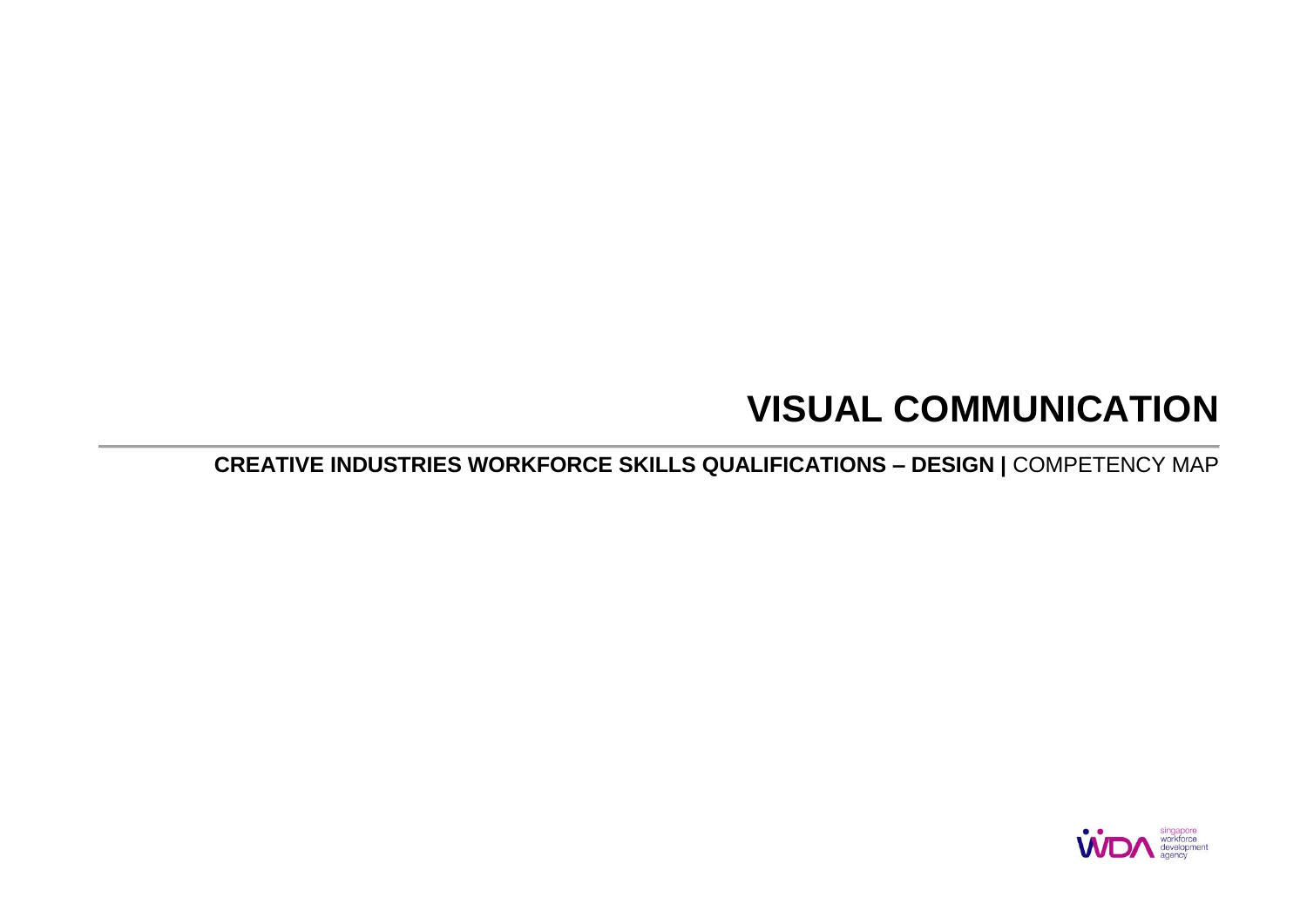## **INTRODUCTION** | VISUAL COMMUNICATION

#### **INTRODUCTION TO THE VISUAL COMMUNICATION COMPETENCY MAP**

The Visual Communication Competency Map, formally known as "Graphic Design", is part of the Creative Industries Workforce Skills Qualification (WSQ) Framework, which comprises 26 competency maps covering three Creative Industries clusters of Arts and Culture, Design, and Media and Communications.

| <b>ARTS AND CULTURE</b>  | <b>DESIGN</b>               | <b>MEDIA AND COMMUNICATIONS</b>           |
|--------------------------|-----------------------------|-------------------------------------------|
| <b>Creative Practice</b> | <b>Architecture</b>         | <b>Advertising</b>                        |
| <b>Cultural Heritage</b> | <b>Exhibition Design</b>    | <b>Broadcast</b>                          |
| <b>Events Management</b> | <b>Interior Design</b>      | <b>Direct &amp; Interactive Marketing</b> |
| <b>Performing Arts</b>   | <b>Industrial Design</b>    | Film & TV                                 |
| <b>Technical Theatre</b> | <b>Visual Communication</b> | Digital Media - Animation                 |
| <b>Visual Arts</b>       |                             | Digital Media - Games Development         |
|                          |                             | Digital Media - Interactive Media         |
|                          |                             | <b>Library &amp; Information Services</b> |
|                          |                             | <b>Media</b>                              |
|                          |                             | <b>Music</b>                              |
|                          |                             | <b>Public Relations</b>                   |
|                          |                             | <b>Printing</b>                           |
|                          |                             | <b>Publishing - Book</b>                  |
|                          |                             | <b>Publishing - Magazine</b>              |
|                          |                             | <b>Publishing - Web</b>                   |

Each competency map of the Creative Industries WSQ Framework has been endorsed by Manpower Skills and Training Council that has been set up to steer the training and development of professionals in the Creative Industries.

This Visual Communication Competency Map provides an overview of the competencies required of different functions and job roles of the design industry. The development of the Visual Communication Competency Map was guided by the Design Industry Key Purpose (IKP) and it was developed after detailed consultation with representatives from the Design industry including Design by Silnt, The Bonsey Design Partnership Pte Ltd, H55, Splash Productions Pte Ltd, Unit Studio, and Whitelabel.

Each of the competency units listed in this competency map are further developed into competency standards that provide information on the expected work activities, expected work outcomes and skills and knowledge required of a person to perform the work activities addressed by the competency standards. The competency units are further grouped together into qualifications to provide competency progression pathways for the design industry.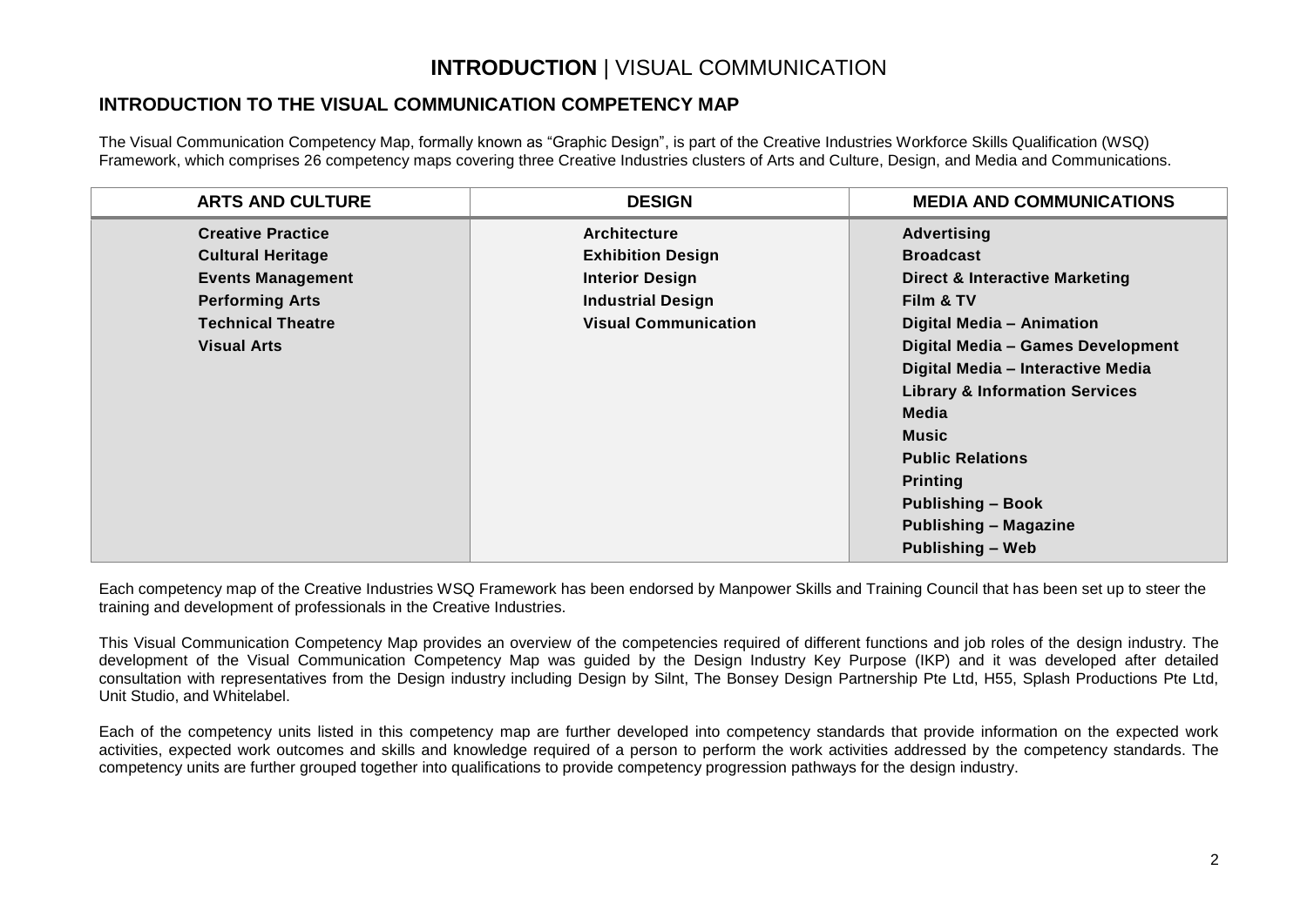## **INTRODUCTION |** VISUAL COMMUNICATION

The Visual Communication Competency Map serves as a resource for employers and individuals to chart training and development and career development pathways and for training providers to identify potential training programmes to develop and deliver.

The details of the competency standards and qualifications documents are recorded in separate documents from the Visual Communication Competency Map and should be read together to serve the needs of employers, individuals and training providers.

The Visual Communication Competency Map would be reviewed on a regular basis (i.e., at least every three years). This will help to ensure that the Visual Communications Competency Map is current and continually meet industry needs.

| <b>Introduction Visual Communication Competency Map</b>          | 2  |
|------------------------------------------------------------------|----|
| <b>Industry Key Purpose</b>                                      | 4  |
| <b>Organisation Structure</b>                                    | 5  |
| <b>Competency Category</b>                                       | 6  |
| <b>Creative Competencies</b>                                     | 9  |
| Management / Client Services Competencies                        | 15 |
| <b>Production Management</b>                                     | 18 |
| Generic / Cross-Sectoral WSQ Framework Competency Units Adoption | 21 |
| <b>Version Control</b>                                           | 22 |

#### **CONTENTS**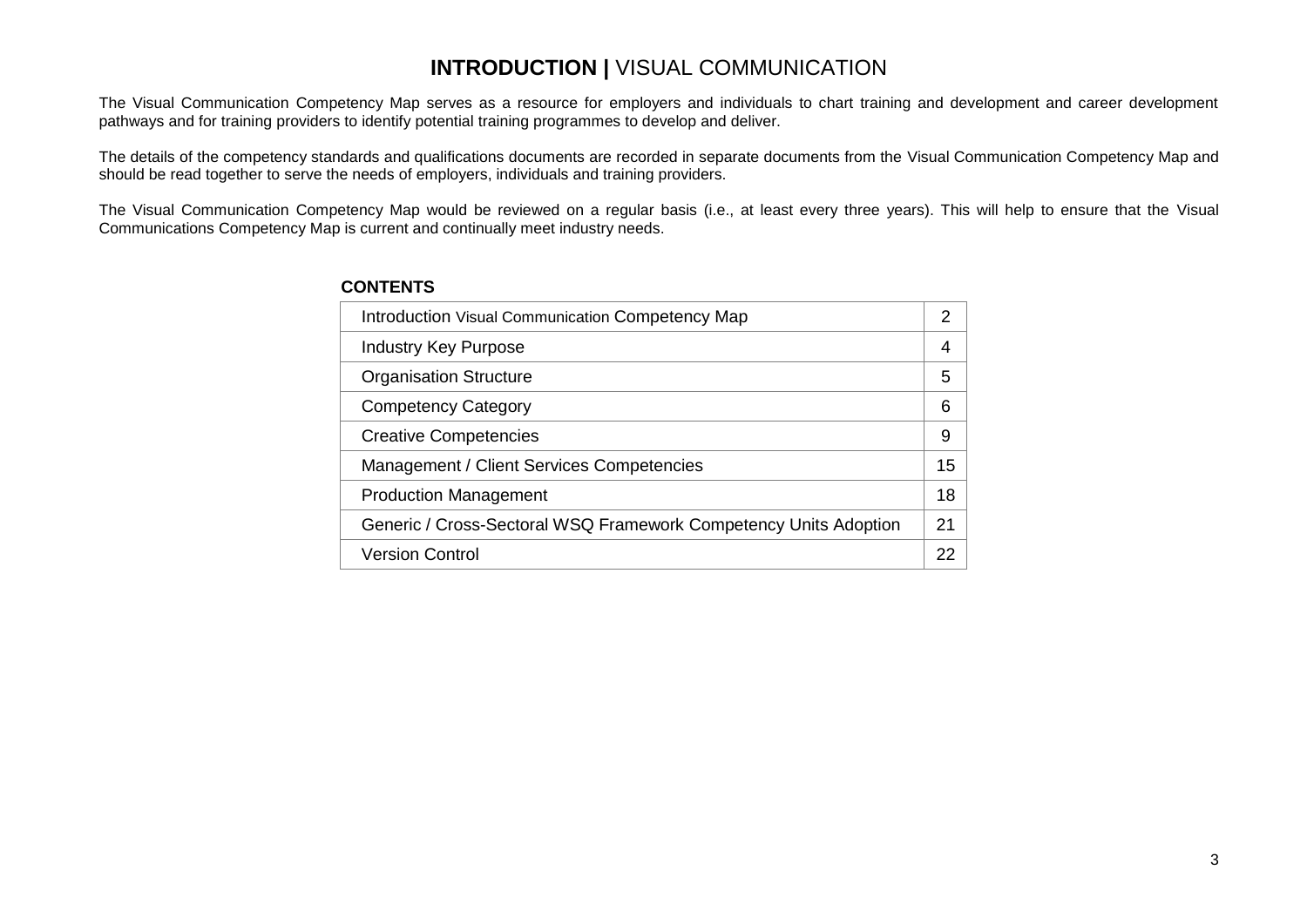#### **INDUSTRY KEY PURPOSE |** VISUAL COMMUNICATION

#### **Industry Key Purpose**

The Industry Key Purpose describes what the industry delivers in terms of product and services meeting the needs of industry, the attributes/attitudes of workforce, and the aspirations of the industry. The Key Industry Purpose provides guidance and direction in the development of the competency map and identification of competency units so as to ensure that the competency units listed in the competency map would help the industry to achieve its industry key purpose.

**Visual Communication Industry Key Purpose: To excel in the design, creation, planning and sale of quality products, systems and services, capturing the imagination of 'what could be' to achieve value and expectations for the employer, the client and the market, and contribute to enhancing the quality of life.**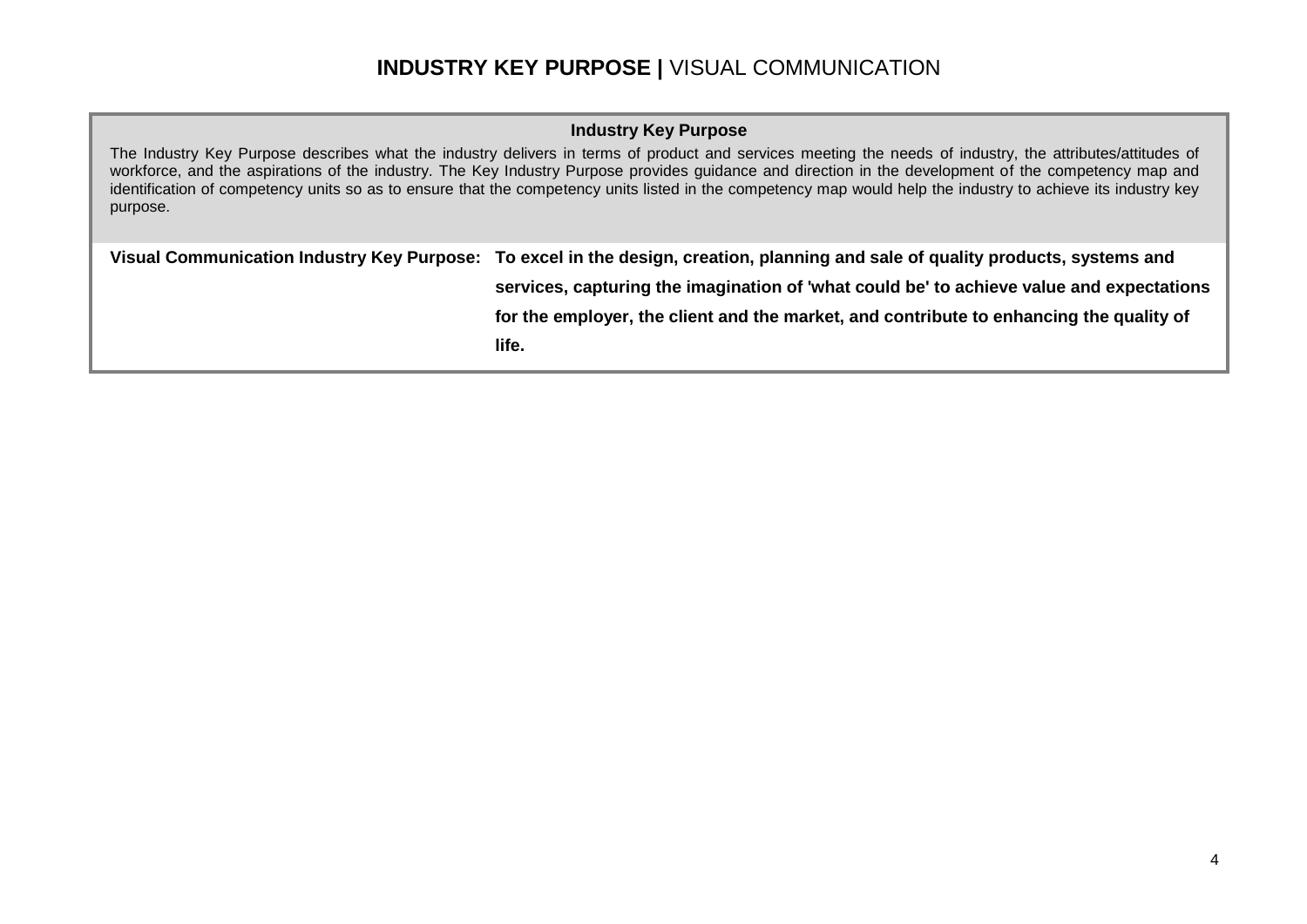# **ORGANISATION STRUCTURE |** VISUAL COMMUNICATION

|                                           |             |              |                                                                                                                                                                                                                                                                                                                                                                                                                                                                             | <b>Visual Communication Organisation Structure</b> |                              |  |
|-------------------------------------------|-------------|--------------|-----------------------------------------------------------------------------------------------------------------------------------------------------------------------------------------------------------------------------------------------------------------------------------------------------------------------------------------------------------------------------------------------------------------------------------------------------------------------------|----------------------------------------------------|------------------------------|--|
|                                           |             |              | The Visual Communication Organisation Structure provides an overview of the various functions and job roles within a typical design agency. Competency Units are<br>identified and sorted based on the functions, job role and WSQ qualifications level, to enable identification and development of appropriate training and development<br>interventions by employers, individuals and training providers and to enable planning of progression and development pathways. |                                                    |                              |  |
| <b>WSQ Qualifications Levels</b>          |             |              | <b>Functions in a Design Agency</b>                                                                                                                                                                                                                                                                                                                                                                                                                                         |                                                    |                              |  |
|                                           |             |              | <b>Creative</b>                                                                                                                                                                                                                                                                                                                                                                                                                                                             | <b>Management / Client Services</b>                | <b>Production Management</b> |  |
| <b>WSQ Graduate</b><br><b>Certificate</b> | 6           |              |                                                                                                                                                                                                                                                                                                                                                                                                                                                                             | <b>Managing Director</b>                           |                              |  |
| <b>WSQ Specialist</b><br>Diploma          | 5           |              | <b>Creative Director</b>                                                                                                                                                                                                                                                                                                                                                                                                                                                    | <b>Account Director</b>                            |                              |  |
| <b>WSQ Diploma</b>                        | 4           | Roles<br>doL | Art Director / Design Manager                                                                                                                                                                                                                                                                                                                                                                                                                                               | <b>Account Manager</b>                             | <b>Production Manager</b>    |  |
| <b>WSQ Advanced</b><br><b>Certificate</b> | 3           |              | Copywriter<br><b>Senior Designer</b><br><b>Illustrator</b><br><b>Web Designer (From Interactive Media)</b>                                                                                                                                                                                                                                                                                                                                                                  | <b>Account Executive</b>                           | <b>Production Executive</b>  |  |
| <b>WSQ Higher</b><br><b>Certificate</b>   | $\mathbf 2$ |              | <b>Designer</b>                                                                                                                                                                                                                                                                                                                                                                                                                                                             |                                                    | <b>Production Artist</b>     |  |

| <b>WSQ Qualifications Level:</b> | There are five levels of WSQ qualifications in the Visual Communication Competency Map. Each level indicates the corresponding<br>complexity of knowledge, depth of skills and accountability that the job role demands. |
|----------------------------------|--------------------------------------------------------------------------------------------------------------------------------------------------------------------------------------------------------------------------|
| <b>Functions:</b>                | Functions are not meant to be equivalent to Departments. Functions indicate the typical broad work areas in a design agency.                                                                                             |
| Job Roles:                       | Job roles are not meant to be equivalent to Job Titles. An individual holding a job title of "Designer" may assume a number of job roles such<br>as illustrator, or managing an account,                                 |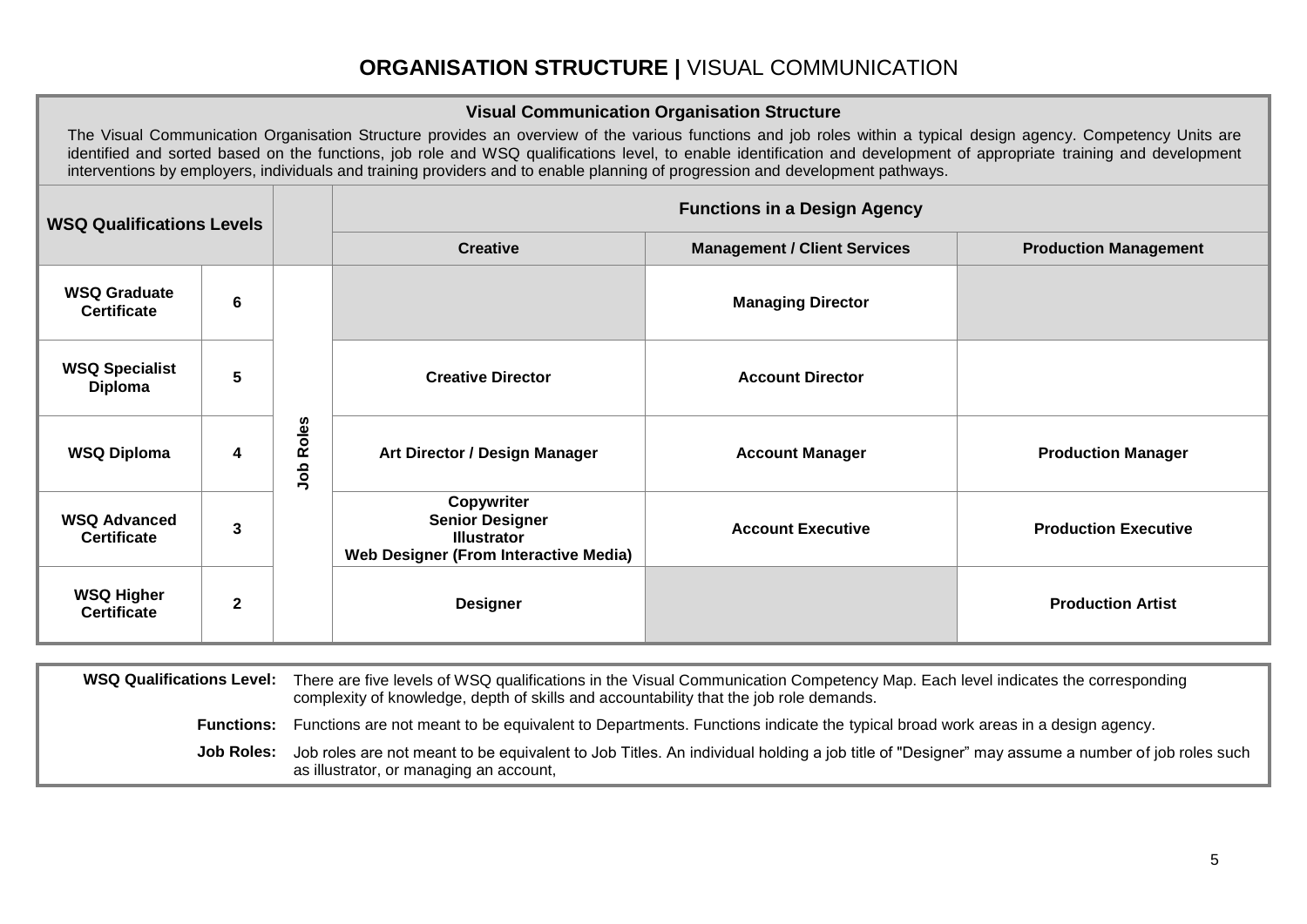# **COMPETENCY CATEGORY |** VISUAL COMMUNICATION

#### **Competency Categories**

The Competency Category indicates the functional nature of the skills and knowledge identified under a competency unit. The competency categories that are found within the Creative Industries WSQ framework and relevant to the Visual Communication Competency map and their descriptors are presented below.

| <b>Analytical Conceptual and Evaluative Skills (ACE)</b>                                                                                                      | <b>Finance Competency Category (FIN)</b>                                                                                                                                                 |
|---------------------------------------------------------------------------------------------------------------------------------------------------------------|------------------------------------------------------------------------------------------------------------------------------------------------------------------------------------------|
| Develops ability to generate feasible, efficient and innovative solutions to solve work<br>problems, enhance productivity and capitalize on new opportunities | Covers skills and knowledge required for basic budgeting to offering full coverage of<br>financial operations within an organisation.                                                    |
| <b>Animation (AN)</b>                                                                                                                                         | Human Resource (HR)                                                                                                                                                                      |
| Covers skills and knowledge required for conceptualising, developing and producing<br>animation.                                                              | Covers the activities of recruitment, pay, performance management, promotions,<br>management relations and planning in an effective, legal, fair, and consistent manner.                 |
| <b>Build Relationship (RTL)</b>                                                                                                                               | <b>Interactive Media (IM)</b>                                                                                                                                                            |
| Covers long term plan of action designed to achieve the vision and goals of the<br>organisation.                                                              | Covers skills and knowledge required for managing activities within media, ranging<br>from web design to interactive and multimedia.                                                     |
| <b>Business Management (BM)</b>                                                                                                                               | Job Safety Skills (JS)                                                                                                                                                                   |
| Covers the knowledge, skills and understanding effectively to manage project with a<br>business idea.                                                         | Covers the skills and knowledge required for managing safety within the work<br>environment and the personal safety of the worker.                                                       |
| <b>Business Operations (BO)</b>                                                                                                                               | <b>Learning (LD)</b>                                                                                                                                                                     |
| Covers the activities involved in the running of a business for the purpose of<br>producing goods / services and creating value.                              | Covers interventions and activities that are intended to improve the knowledge and<br>skills of the workforce through interventions such as training, coaching, and formal<br>education. |
| <b>Copyright, Licensing and Intellectual Property Rights (CLR)</b>                                                                                            | <b>Marketing and Public Relations (MPR)</b>                                                                                                                                              |
| Covers skills and knowledge required for negotiating, protecting and avoiding<br>exploitation of intellectual property and creative work.                     | Covers skills and knowledge required for conceptualising, designing, implementing<br>opportunities for maximising sales and promotion of goods, services and people.                     |
| <b>Communications (COM)</b>                                                                                                                                   | <b>Photoimaging (PHO)</b>                                                                                                                                                                |
| This covers the transmission of thoughts, ideas and feelings from one mind to another<br>to accomplish tasks and to achieve goals.                            | Covers the creation, processing, compression, storage, printing, and display of digital<br>photographic images.                                                                          |
| <b>Design Competency Category (DES)</b>                                                                                                                       | <b>Planning (PLA)</b>                                                                                                                                                                    |
| Covers skills and knowledge required for conceptualising, designing, developing,<br>implementing and realising the design product as agreed with the client.  | Covers the skills and knowledge required to identify, analyse, plan and implement<br>risks management process.                                                                           |
| <b>Finance Competency Category (FIN)</b>                                                                                                                      | <b>Printing (PRI)</b>                                                                                                                                                                    |
| Covers skills and knowledge required for basic budgeting to offering full coverage of<br>financial operations within an organisation.                         | Covers skills and knowledge required for setting -up, running and maintaining various<br>machines within a printing environment.                                                         |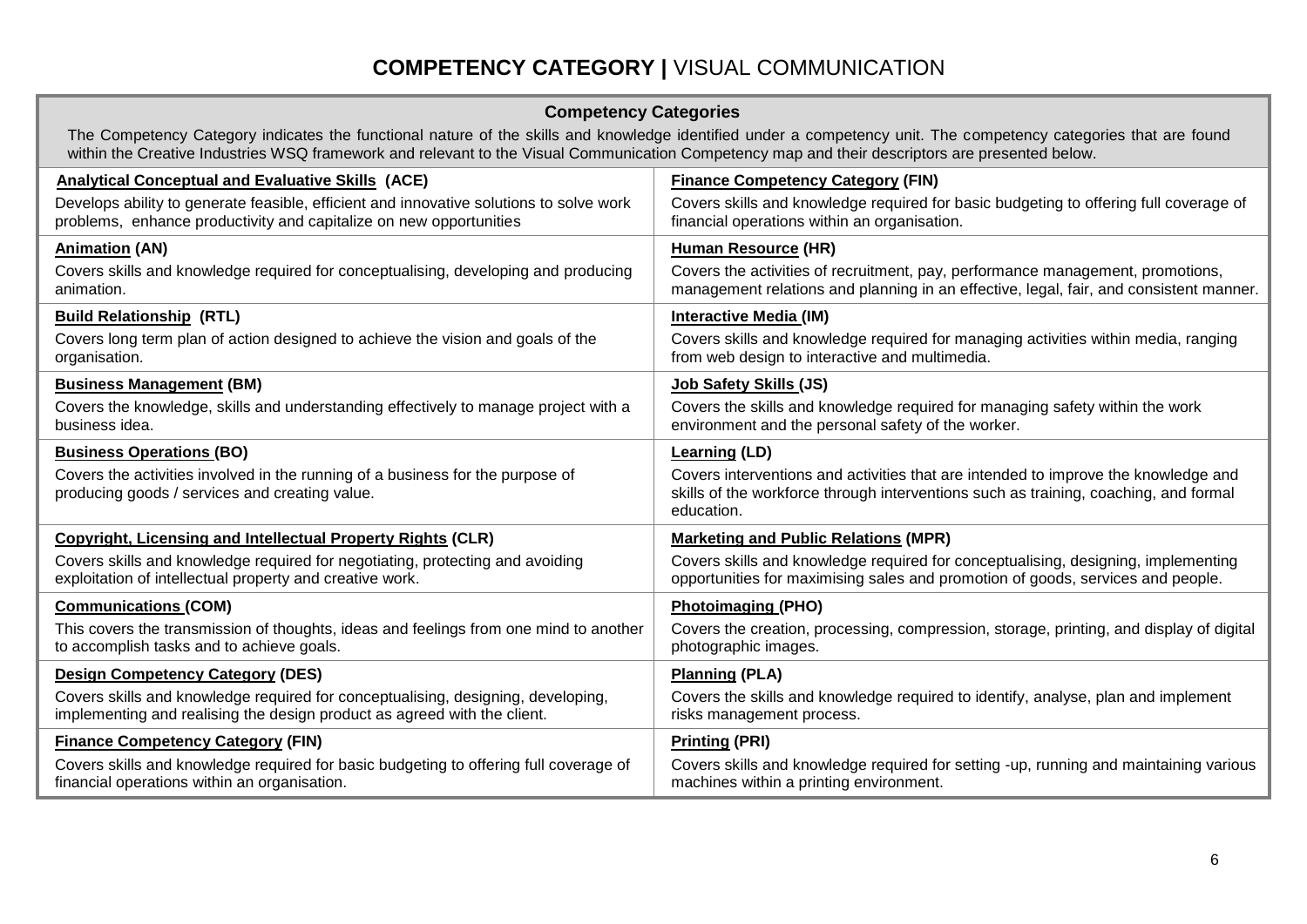# **COMPETENCY CATEGORY |** VISUAL COMMUNICATION

#### **Competency Categories**

The Competency Category indicates the functional nature of the skills and knowledge identified under a competency unit. The competency categories that are found within the Creative Industries WSQ framework and relevant to the Industrial Design Competency map and their descriptors are presented below.

| <b>Project Management (PM)</b>                                                                                                                                                                                                          | <b>Strategy Competency Category (STR)</b>                                                                                                       |
|-----------------------------------------------------------------------------------------------------------------------------------------------------------------------------------------------------------------------------------------|-------------------------------------------------------------------------------------------------------------------------------------------------|
| Covers organising and managing resources in such a way that the project is                                                                                                                                                              | Covers long term plan of action designed to achieve the vision and goals of the                                                                 |
| completed within defined scope, quality, time and cost constraints.                                                                                                                                                                     | organisation.                                                                                                                                   |
| <b>Problem Solving (PS)</b>                                                                                                                                                                                                             | <b>Strategy Planning and Implementation (SPI)</b>                                                                                               |
| Covers research into problems, generation of solutions, selection and application of                                                                                                                                                    | Develop business strategies and plans aligned with organisational objectives, make                                                              |
| solutions and evaluating the solution applied.                                                                                                                                                                                          | strategic decisions and implement action plans to achieve long-term goals                                                                       |
| <b>Quality Management (QM)</b><br>Covers methods for ensuring that all the activities necessary to design, develop and<br>implement a product or service are effective and efficient with respect to the system<br>and its performance. | <b>Writing (WRI)</b><br>Covers script writing for television, film, radio and animation a well as factual writing<br>including advertising copy |
| Sales (SAL)<br>Covers the act of meeting prospective buyers and providing them with a product or<br>service in turn of money or other required compensation.                                                                            |                                                                                                                                                 |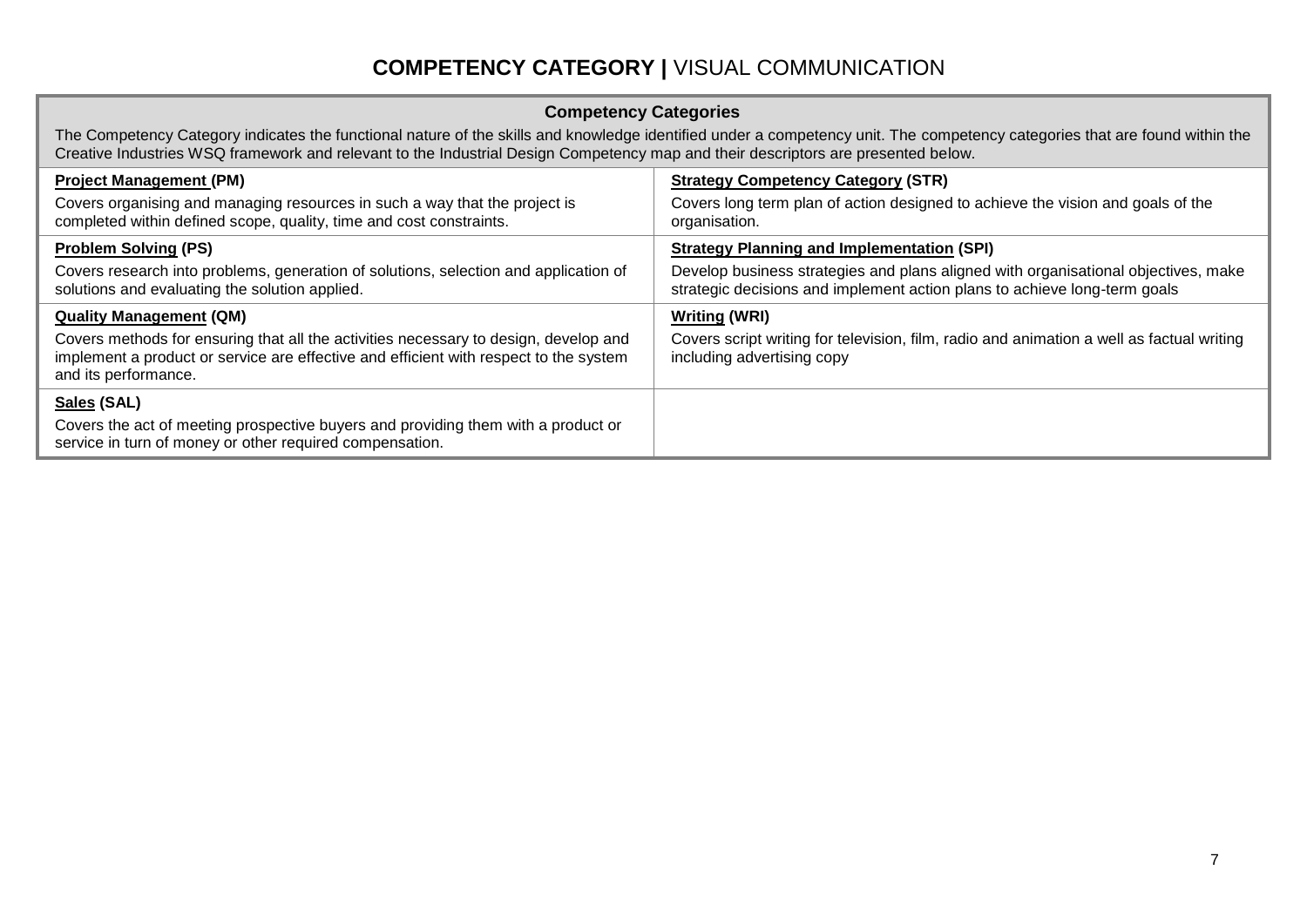# **COMPETENCY CATEGORY |** VISUAL COMMUNICATION

| <b>Competency Units</b>                                                                                                                                                                                           |                                                                                                                                                                                                                                                                                                                                                                                                   |  |  |  |  |
|-------------------------------------------------------------------------------------------------------------------------------------------------------------------------------------------------------------------|---------------------------------------------------------------------------------------------------------------------------------------------------------------------------------------------------------------------------------------------------------------------------------------------------------------------------------------------------------------------------------------------------|--|--|--|--|
| Competency unit:                                                                                                                                                                                                  | A competency unit represents a set of work activities that can be undertaken by an individual, and the skills, knowledge and abilities<br>associated with the work activities that can be used to certify an individual's competence in performing the set of work activities                                                                                                                     |  |  |  |  |
| <b>Competency unit code:</b>                                                                                                                                                                                      | A competency unit code is assigned to each competency unit to identify the WSQ framework and competency category that the competency<br>unit originates from. The competency unit code also identifies the WSQ qualifications level that is associated with the competency unit<br>providing an indication of the level of complexity of skills and knowledge required under the competency unit. |  |  |  |  |
|                                                                                                                                                                                                                   | For example, for a competency unit coded as CI-DES-504S-0:                                                                                                                                                                                                                                                                                                                                        |  |  |  |  |
|                                                                                                                                                                                                                   | 'CI' indicates that the competency unit originates from the Creative Industries WSQ framework;                                                                                                                                                                                                                                                                                                    |  |  |  |  |
| 'DES' indicates that the competency unit originates from the competency category of Design; '5' indicates that it is pegged to WSQ<br>qualifications level 5 which is WSQ Specialist Diploma level;               |                                                                                                                                                                                                                                                                                                                                                                                                   |  |  |  |  |
|                                                                                                                                                                                                                   | '04' is the serial number assigned to the competency unit;                                                                                                                                                                                                                                                                                                                                        |  |  |  |  |
| 'S' indicates that the competency unit is usually a specialization unit when used by an individual to achieve a WSQ qualification, other<br>types of units include core units ('C') and elective units ('E'); and |                                                                                                                                                                                                                                                                                                                                                                                                   |  |  |  |  |
|                                                                                                                                                                                                                   | '0' indicates the version number of the competency unit which would increase as the competency unit is reviewed at every review cycle.                                                                                                                                                                                                                                                            |  |  |  |  |

The competency units of the Visual Communication Competency Map are presented according to the Functions in a design agency in subsequent sections:

- Creative
- Management / Client Services
- Production Management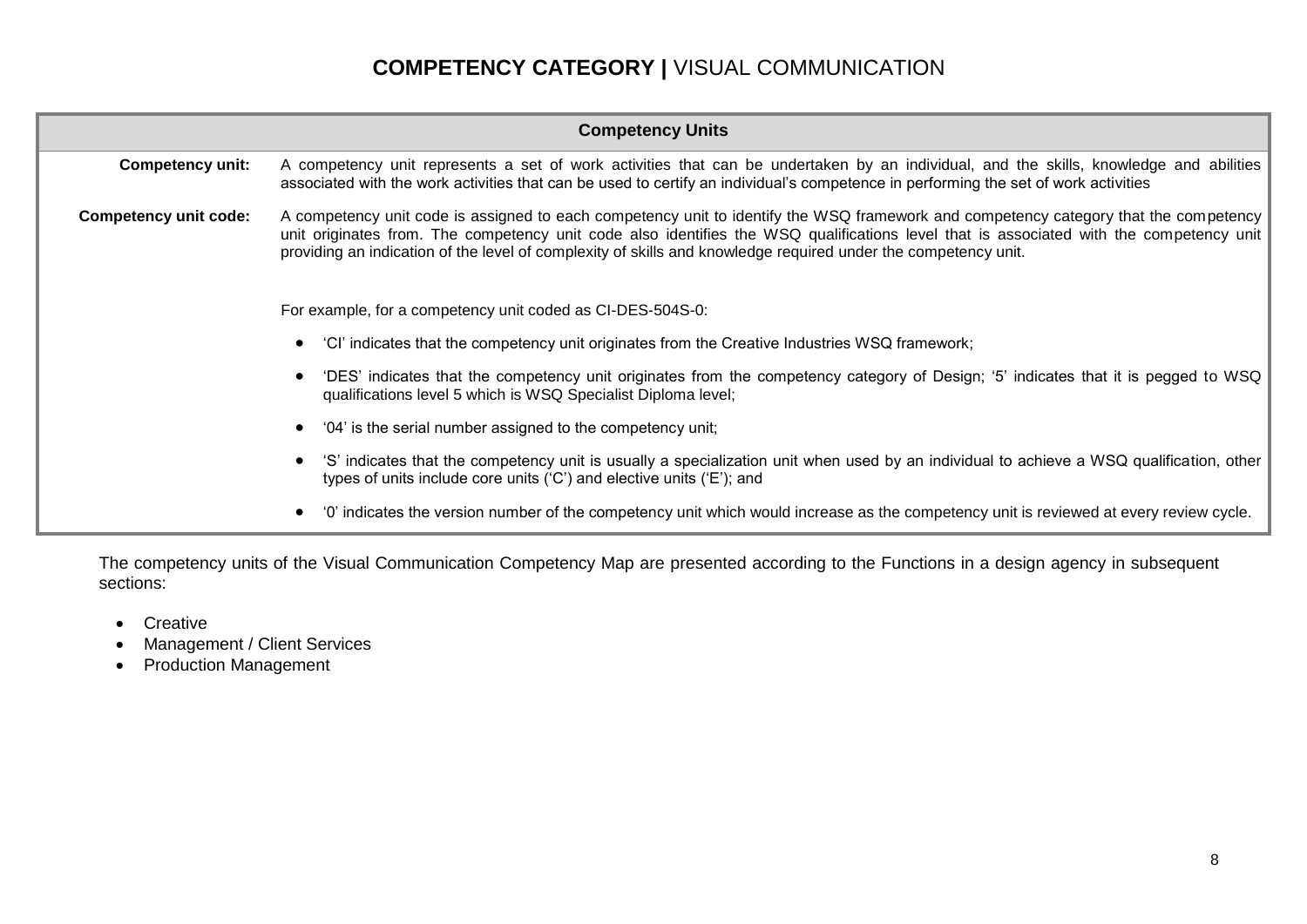# **CREATIVE** | COMPETENCIES

**VISUAL COMMUNICATION** COMPETENCY MAP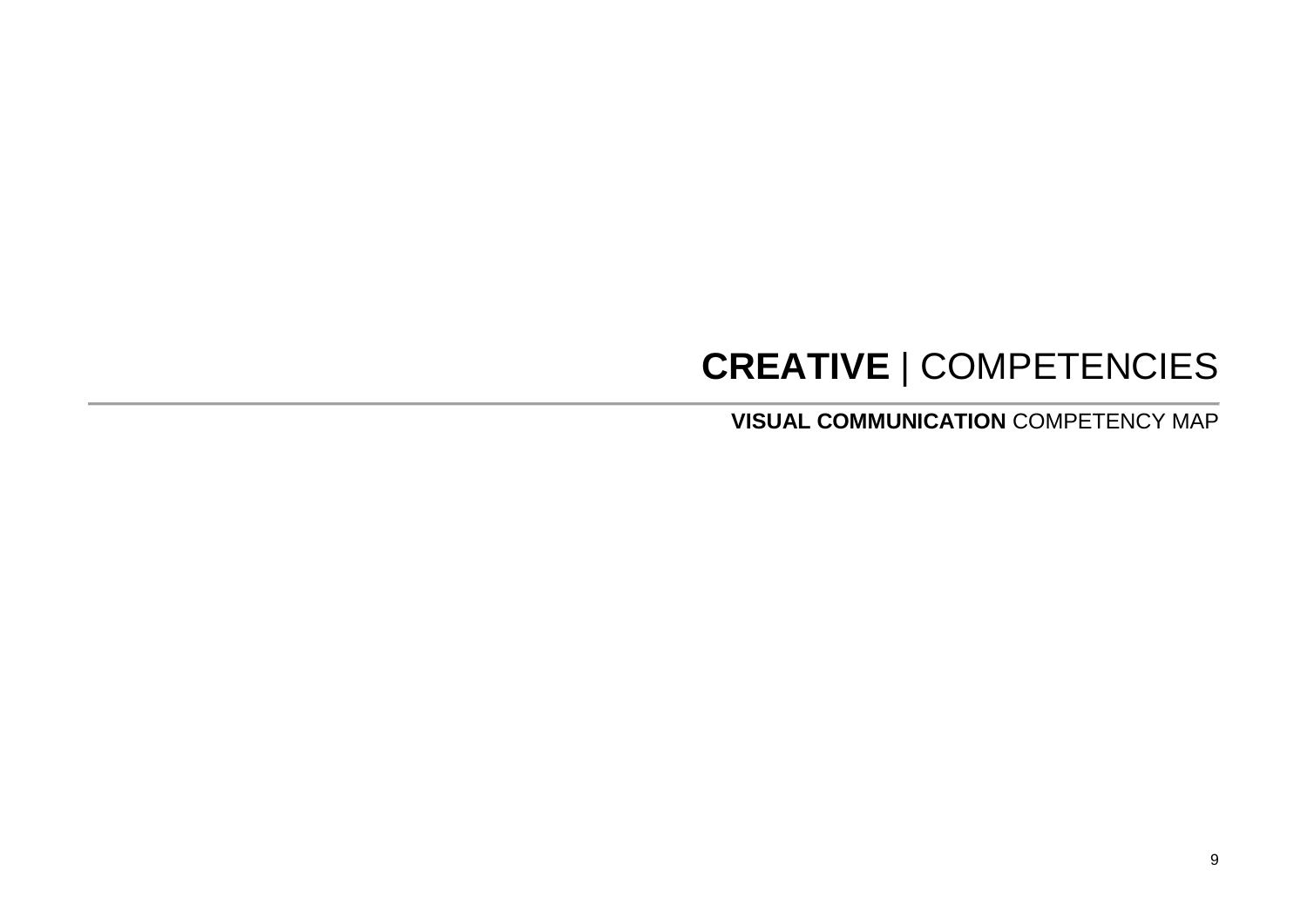| <b>WSQ Qual</b><br>Level | <b>Job Roles</b>                              | <b>Competency Unit</b><br>Code | <b>Specialisation Competency Units</b>                                                                        | <b>Competency Unit</b><br>Code | <b>Core Competency Units</b>                                                                            |
|--------------------------|-----------------------------------------------|--------------------------------|---------------------------------------------------------------------------------------------------------------|--------------------------------|---------------------------------------------------------------------------------------------------------|
|                          |                                               | CI-COM-607C-0                  | Direct communications in a creative environment                                                               | BM-PM-402E-1                   | Manage project scope *                                                                                  |
| 5                        | <b>Creative</b><br><b>Director</b>            | CI-DES-344C-1                  | Apply knowledge of history and theory of design<br>and culture to develop a design brief *                    | BM-PM-411E-1                   | Manage project knowledge and communication *                                                            |
|                          |                                               | CI-DES-601C-0                  | Develop design vision to direct conceptualisation<br>of design product in accordance to the design<br>brief * | CI-COM-502S-0                  | Present effectively to engage and manage your<br>audience *                                             |
|                          |                                               | CI-MPR-417S-1                  | Pitch a design proposal*                                                                                      | CI-DES-511C-1                  | Apply a holistic user-centric approach for<br>strategic design thinking *                               |
|                          |                                               | CI-PM-605C-0                   | Direct the scope and integration of multiple<br>projects / programmes *                                       | CI-HR-601C-0                   | Manage people                                                                                           |
|                          | Art<br>Director /<br>Design<br><b>Manager</b> | CI-CLR-302E-1                  | Administer and manage the use of licensed<br>copyright materials created *                                    | <b>BM-SPI-501E-1</b>           | Develop organisational strategies and policies *                                                        |
|                          |                                               | CI-DES-344C-1                  | Apply knowledge of history and theory of design<br>and culture to develop a design brief *                    | CI-DES-511C-1                  | Apply a holistic user-centric approach for<br>strategic design thinking *                               |
|                          |                                               | CI-DES-418S-0                  | Develop design knowledge by inquiry in the<br>design process *                                                | CI-PS-502E-0                   | Resolve problems which impact on the work                                                               |
| 4                        |                                               | CI-DES-502S-0                  | Administer, coordinate and monitor contract<br>works for a design project                                     | CI-QM-501C-0                   | Deliver and maintain products / services to<br>standards agreed by the organisation and the<br>customer |
|                          |                                               | CI-DES-503S-0                  | Appoint and coordinate specialist consultants<br>and suppliers for design project                             |                                |                                                                                                         |
|                          |                                               | CI-DES-510C-0                  | Prepare and evaluate design proposal and<br>project cost for design services *                                |                                |                                                                                                         |

\*Competency Standard available

- **Legend of Competency Unit<br>BM** Business Management WSQ Framework
- 
- **CLR** Copyright, Licensing and Intellectual Property Rights Competency Category **PS** Problem Solving Competency Category<br> **COM** Communications Competency Category<br> **COM** Cuality Management Competency Category
- **COM** Communications Competency Category **COM** Communications Competency Category **COM** COMPUSE COMPUSE COMPUSE COMPUSE COMPUSE COMPUSE COMPUSE COMPUSE COMPUSE COMPUS COMPUSE COMPUSE COMPUS COMPUS COMPUS COMPUS COMPUS COMP
- 
- **HR** Human Resource Competency Category
- **BM** Business Management WSQ Framework **MPR** Marketing and Promotional Competency Category
- **CI** Creative Industries WSQ Framework **PM** Project Management Competency Category
	-
	-
- **DES** Design Competency Category **SPI** Strategy Planning and Implementation Competency Category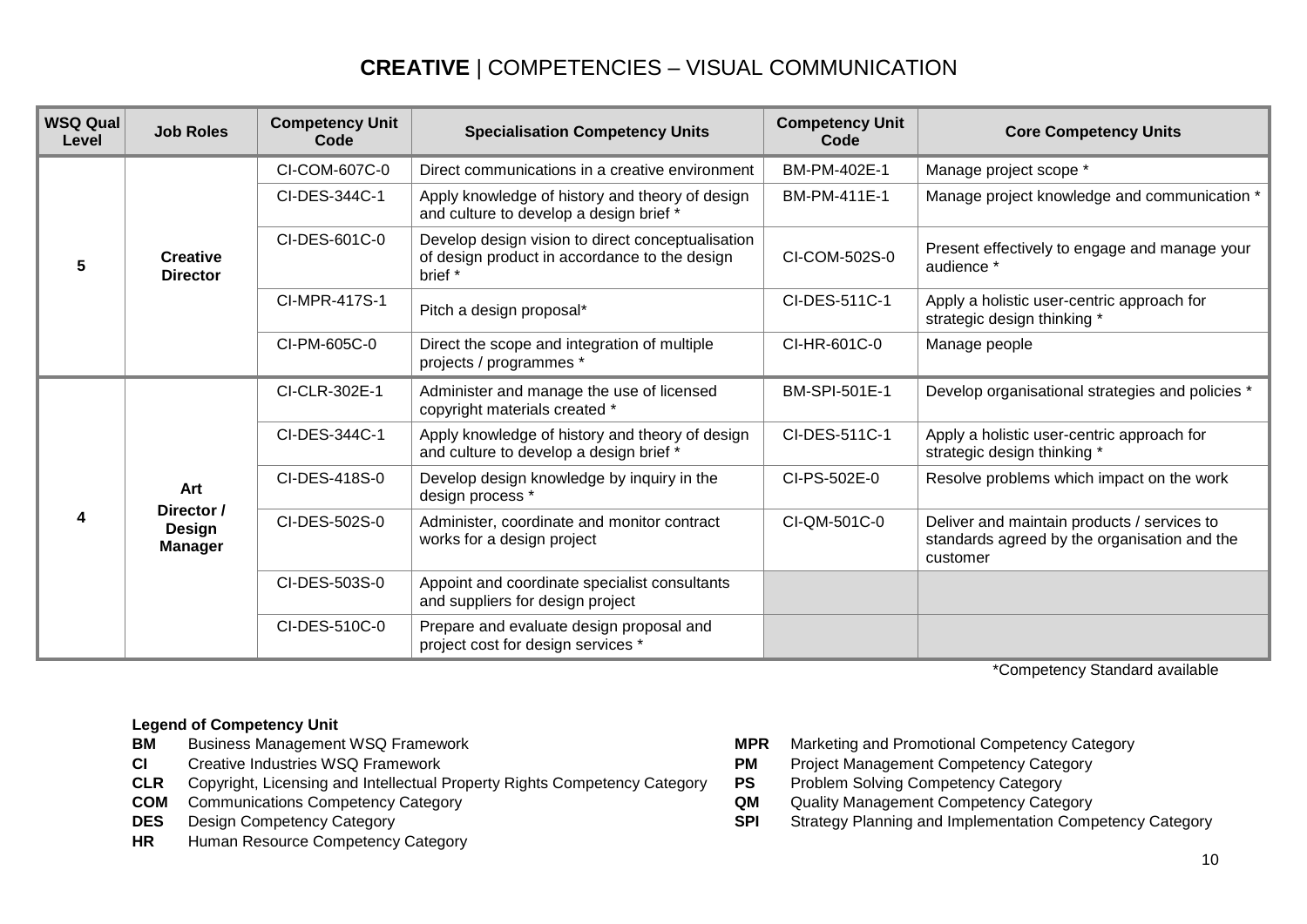| <b>WSQ Qual</b><br>Level | <b>Job Roles</b> | <b>Competency Unit</b><br>Code | <b>Specialisation Competency Units</b>                                                                                                                  | <b>Competency Unit</b><br>Code | <b>Core Competency Units</b>                                                                             |
|--------------------------|------------------|--------------------------------|---------------------------------------------------------------------------------------------------------------------------------------------------------|--------------------------------|----------------------------------------------------------------------------------------------------------|
|                          |                  | CI-COM-304C-0                  | Communicate effectively in a creative<br>environment                                                                                                    | BM-COM-303E-1                  | Present information *                                                                                    |
|                          |                  | CI-DES-326C-0                  | Generate design concepts and develop design<br>ideas for effective design solutions *                                                                   | CI-DES-331E-0                  | Maintain an awareness of trends and<br>developments in design, materials, techniques<br>and technology * |
|                          |                  | CI-DES-344C-1                  | Apply knowledge of history and theory of design<br>and culture to develop a design brief *                                                              | CI-DES-342C-1                  | Implement design thinking *                                                                              |
| 3                        | Copywriter       | CI-DES-413S-0                  | Oversee design brief development and<br>negotiation to meet client needs *                                                                              | CI-DES-343C-1                  | Apply professional practices in design projects *                                                        |
|                          |                  | CI-IM-411S-0                   | Plan content for web and multimedia products *                                                                                                          | CI-DES-420C-0                  | Source and apply production knowledge for the<br>design industry *                                       |
|                          |                  | CI-WRI-312S-1                  | Write advertising copy for print media *                                                                                                                | CI-HR-407C-0                   | Participate in, facilitate and promote effective<br>working of individuals and teams                     |
|                          |                  | CI-WRI-313S-1                  | Write and edit copy for interactive media<br>projects *                                                                                                 |                                |                                                                                                          |
|                          | <b>Senior</b>    | CI-DES-326C-0                  | Generate design concepts and develop design<br>ideas for effective design solutions *                                                                   | BM-COM-303E-1                  | Present information *                                                                                    |
|                          |                  | CI-DES-329S-0                  | Design and produce applied design artwork,<br>design illustrations and graphic documents using<br>a range of manual and digital techniques and<br>media | CI-DES-331E-0                  | Maintain an awareness of trends and<br>developments in design, materials, techniques<br>and technology * |
| 3                        |                  | CI-DES-334C-0                  | Plan, schedule and track work to meet<br>production requirements                                                                                        | CI-DES-342C-1                  | Implement design thinking *                                                                              |
|                          | <b>Designer</b>  | CI-DES-344C-1                  | Apply knowledge of history and theory of design<br>and culture to develop a design brief *                                                              | CI-DES-343C-1                  | Apply professional practices in design projects *                                                        |
|                          |                  | CI-DES-412C-0                  | Manage conceptualisation, development and<br>refinement of design solutions according to<br>design brief                                                | CI-DES-420C-0                  | Source and apply production knowledge for the<br>design industry *                                       |
|                          |                  | CI-DES-422S-0                  | Supervise, produce and realise suitable design<br>prototypes to meet the needs of client *                                                              | CI-HR-407C-0                   | Participate in, facilitate and promote effective<br>working of individuals and teams                     |

\*Competency Standard available

- 
- 
- **COM** Communications Competency Category **WRI** Writing Competency Category
- **DES** Design Competency Category
- **BM** Business Management WSQ Framework **HR** Human Resource Competency Category<br>**CI** Creative Industries WSQ Framework **HR** Interactive Media Competency Category
	- **Interactive Media Competency Category**
	-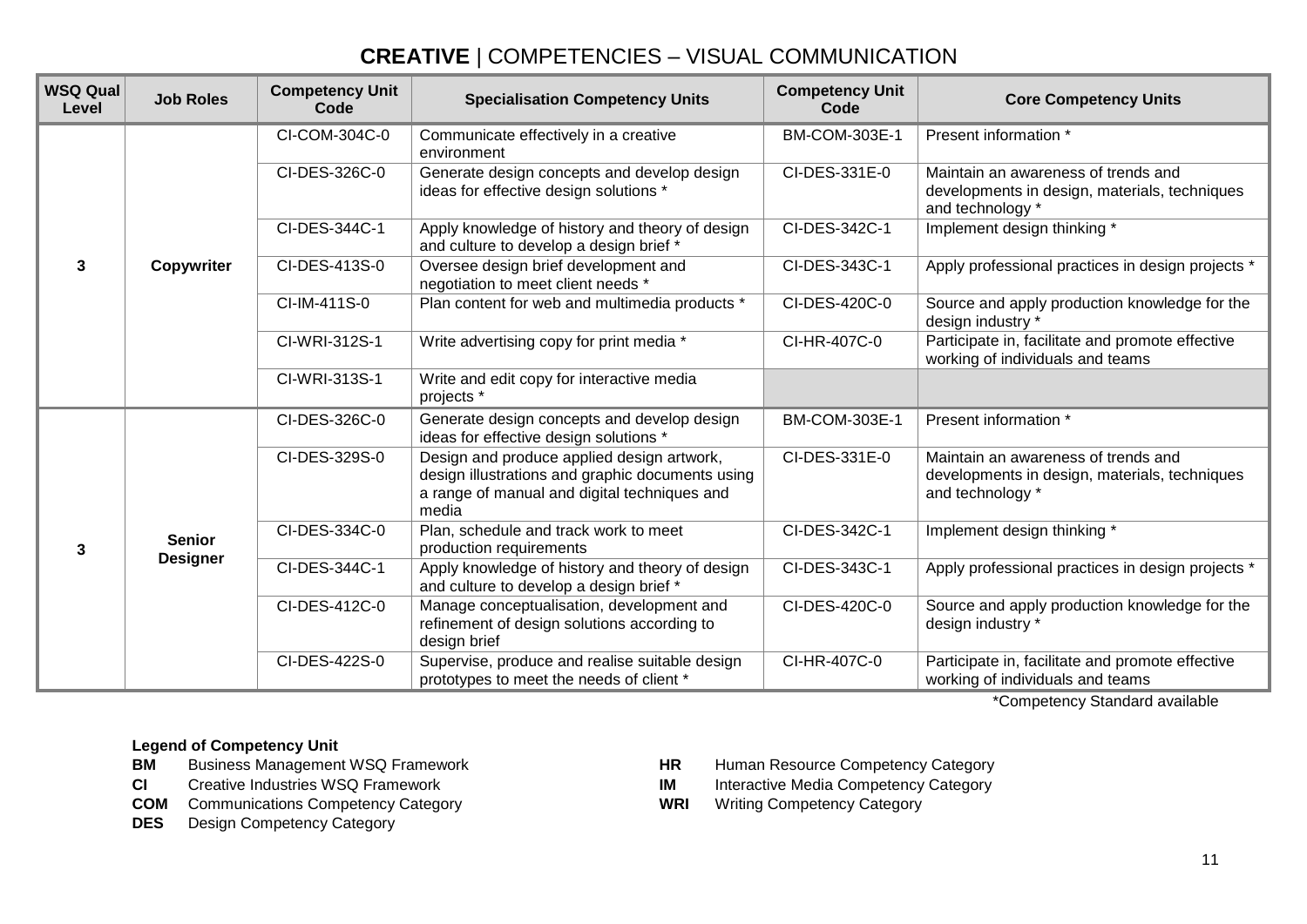| <b>WSQ Qual</b><br>Level | <b>Job Roles</b>   | <b>Competency Unit</b><br>Code | <b>Specialisation Competency Units</b>                                                                                                                  | <b>Competency Unit</b><br>Code | <b>Core Competency Units</b>                                                                             |
|--------------------------|--------------------|--------------------------------|---------------------------------------------------------------------------------------------------------------------------------------------------------|--------------------------------|----------------------------------------------------------------------------------------------------------|
|                          |                    | CI-AN-336S-0                   | Create concept art through illustration *                                                                                                               | <b>BM-COM-303E-1</b>           | Present information *                                                                                    |
| 3                        |                    | CI-DES-326C-0                  | Generate design concepts and develop design<br>ideas for effective design solutions *                                                                   | CI-DES-342C-1                  | Implement design thinking *                                                                              |
|                          |                    | CI-DES-329S-0                  | Design and produce applied design artwork,<br>design illustrations and graphic documents using<br>a range of manual and digital techniques and<br>media | CI-DES-343C-1                  | Apply professional practices in design projects *                                                        |
|                          | <b>Illustrator</b> | CI-DES-337S-1                  | Produce basic illustration and graphics *                                                                                                               | CI-DES-420C-0                  | Source and apply production knowledge for the<br>design industry *                                       |
|                          |                    | CI-DES-340S-0                  | Visualise 2D graphics and 3D objects and<br>translate into digital and/or paper media                                                                   | CI-DES-331E-0                  | Maintain an awareness of trends and<br>developments in design, materials, techniques<br>and technology * |
|                          |                    | CI-DES-344C-1                  | Apply knowledge of history and theory of design<br>and culture to develop a design brief *                                                              | CI-HR-407C-0                   | Participate in, facilitate and promote effective<br>working of individuals and teams                     |
|                          |                    | CI-DES-349C-0                  | Conceptualise and produce print-based project                                                                                                           |                                |                                                                                                          |
|                          |                    | CI-DES-350C-0                  | Conceptualise and produce online-based project                                                                                                          |                                |                                                                                                          |

\*Competency Standard available

- **Legend of Competency Unit<br>BM** Business Management WSQ Framework
- **CI** Creative Industries WSQ Framework **DES** Design Competency Category
- 
- **COM** Communications Competency Category
- 
- AN Animation Competency Category **HR** Human Resource Competency Category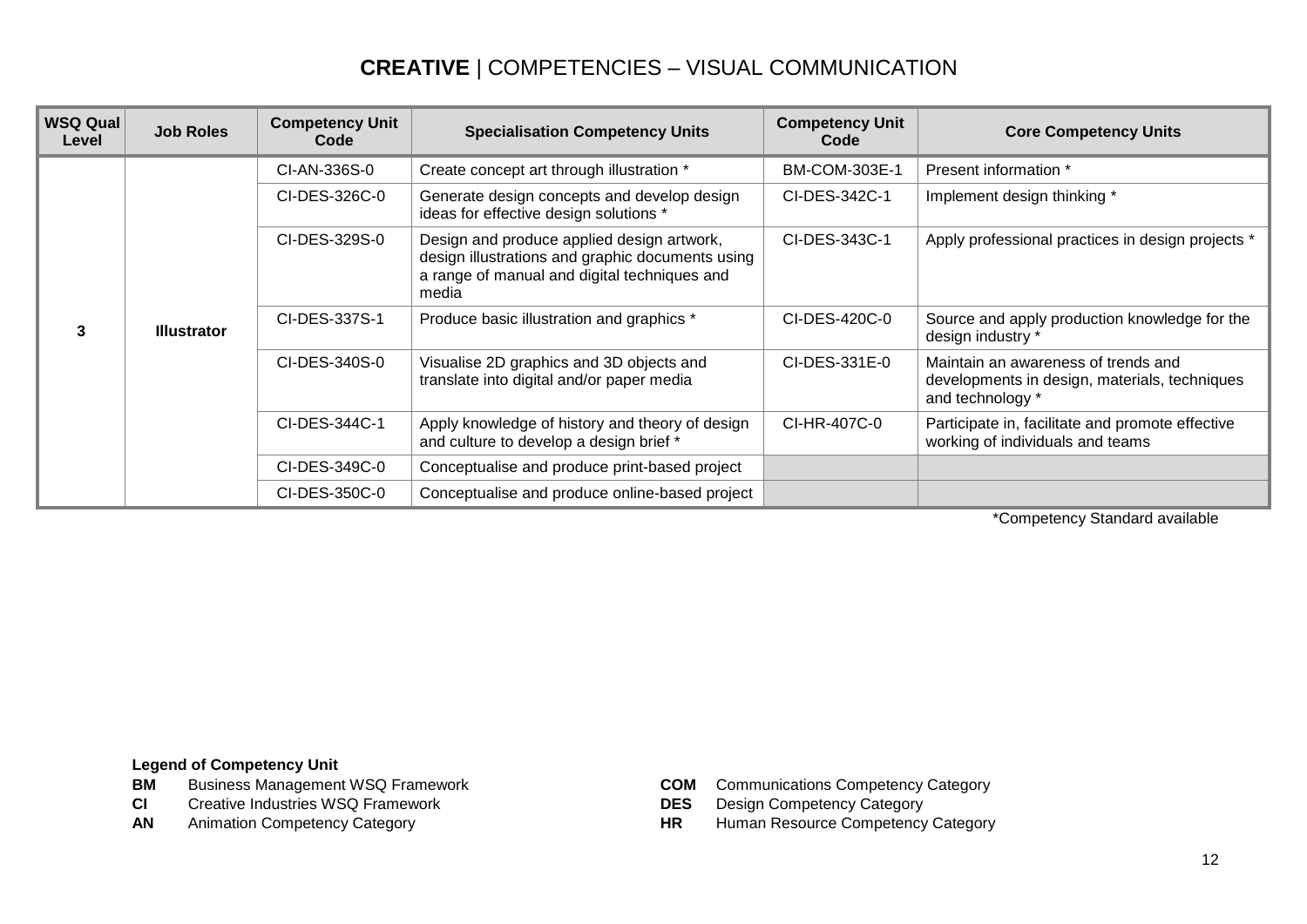| <b>WSQ Qual</b><br>Level | <b>Job Roles</b>                                      | <b>Competency Unit</b><br>Code | <b>Specialisation Competency Units</b>                                                                                                                  | <b>Competency Unit</b><br>Code | <b>Core Competency Units</b>                                                                                             |
|--------------------------|-------------------------------------------------------|--------------------------------|---------------------------------------------------------------------------------------------------------------------------------------------------------|--------------------------------|--------------------------------------------------------------------------------------------------------------------------|
|                          | Web<br>Designer (from<br><b>Interactive</b><br>Media) | CI-DES-326C-0                  | Generate design concepts and develop design<br>ideas for effective design solutions *                                                                   | CI-COM-304C-0                  | Communicate effectively in a creative<br>environment                                                                     |
|                          |                                                       | CI-DES-329S-0                  | Design and produce applied design artwork,<br>design illustrations and graphic documents using<br>a range of manual and digital techniques and<br>media | CI-DES-331E-0                  | Maintain an awareness of trends and<br>developments in design, materials, techniques<br>and technology *                 |
|                          |                                                       | CI-DES-343C-1                  | Apply professional practices in design projects *                                                                                                       | CI-IM-313C-0                   | Apply an understanding of the principles of<br>design and communication to the development<br>of a digital media product |
|                          |                                                       | CI-DES-344C-1                  | Apply knowledge of history and theory of design<br>and culture to develop a design brief *                                                              | CI-LD-304E-0                   | Organise personal work priorities and contribute<br>to personal development                                              |
|                          |                                                       | CI-IM-314S-1                   | Design dynamic websites to meet technical<br>requirements *                                                                                             | CI-PS-305C-0                   | Contribute to dealing with problems in the<br>workplace                                                                  |
|                          |                                                       | CI-IM-315S-1                   | Design user interfaces for interactive media<br>products *                                                                                              |                                |                                                                                                                          |
|                          |                                                       | CI-IM-316S-1                   | Develop cascading style sheets *                                                                                                                        |                                |                                                                                                                          |

\*Competency Standard available

- **Legend of Competency Unit<br>CI** Creative Industries WSQ Framework
- 
- 
- **IM** Interactive Media Competency Category
- **COM** Communications Competency Category **LD** Learning and development Competency Category
- **DES** Design Competency Category **PS** Problem Solving Competency Category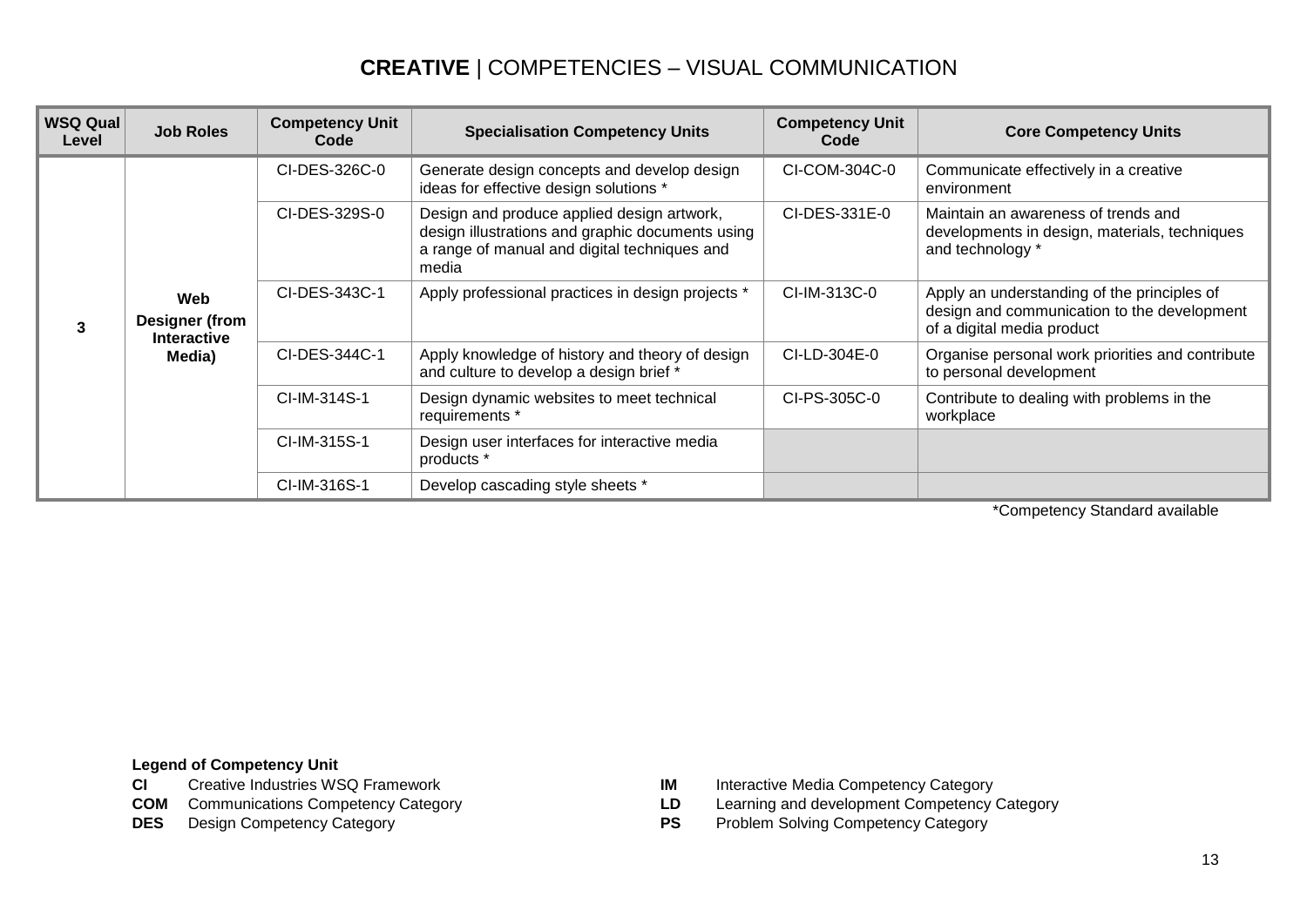| <b>WSQ Qual</b><br>Level | <b>Job Roles</b> | <b>Competency Unit</b><br>Code | <b>Specialisation Competency Units</b>                                                     | <b>Competency Unit</b><br>Code | <b>Core Competency Units</b>                                                                          |
|--------------------------|------------------|--------------------------------|--------------------------------------------------------------------------------------------|--------------------------------|-------------------------------------------------------------------------------------------------------|
|                          |                  | CI-COM-304C-0                  | Communicate effectively in a creative<br>environment                                       | CI-DES-241C-0                  | Develop an awareness of trends and<br>developments in design, materials, techniques<br>and technology |
|                          |                  | CI-DES-324S-1                  | Apply colour theory in response to a brief *                                               | CI-DES-342C-1                  | Implement design thinking *                                                                           |
|                          |                  | CI-DES-326C-0                  | Generate design concepts and develop design<br>ideas for effective design solutions *      | CI-DES-343C-1                  | Apply professional practices in design projects *                                                     |
|                          |                  | CI-DES-337S-1                  | Produce basic illustration and graphics *                                                  | CI-HR-210C-0                   | Work effectively with others                                                                          |
|                          | <b>Designer</b>  | CI-DES-340S-0                  | Visualise 2D graphics and 3D objects and<br>translate into digital and/or paper media      | ES-ACE-102G-1                  | Solve problems & make decisions at operational<br>level *                                             |
|                          |                  | CI-DES-344C-1                  | Apply knowledge of history and theory of design<br>and culture to develop a design brief * |                                |                                                                                                       |
|                          |                  | CI-DES-349C-0                  | Conceptualise and produce print-based project                                              |                                |                                                                                                       |
|                          |                  | CI-DES-350C-0                  | Conceptualise and produce online-based project                                             |                                |                                                                                                       |
|                          |                  | CI-PHO-206S-0                  | Prepare, capture, send and receive images and<br>digital files                             |                                |                                                                                                       |

\*Competency Standard available

# **Legend of Competency Unit<br>CI** Creative Industries WS

- **CI** Creative Industries WSQ Framework **DES** Design Competency Category<br> **DES** Employability Skills WSQ Framework **DES** HR Human Resource Competency
- 
- **ACE** Analytical Conceptual and Evaluative Skills Competency Category **PHO** Photoimaging Competency Category
- **COM** Communications Competency Category
- 
- **Example Transforman Resource Competency Category**
-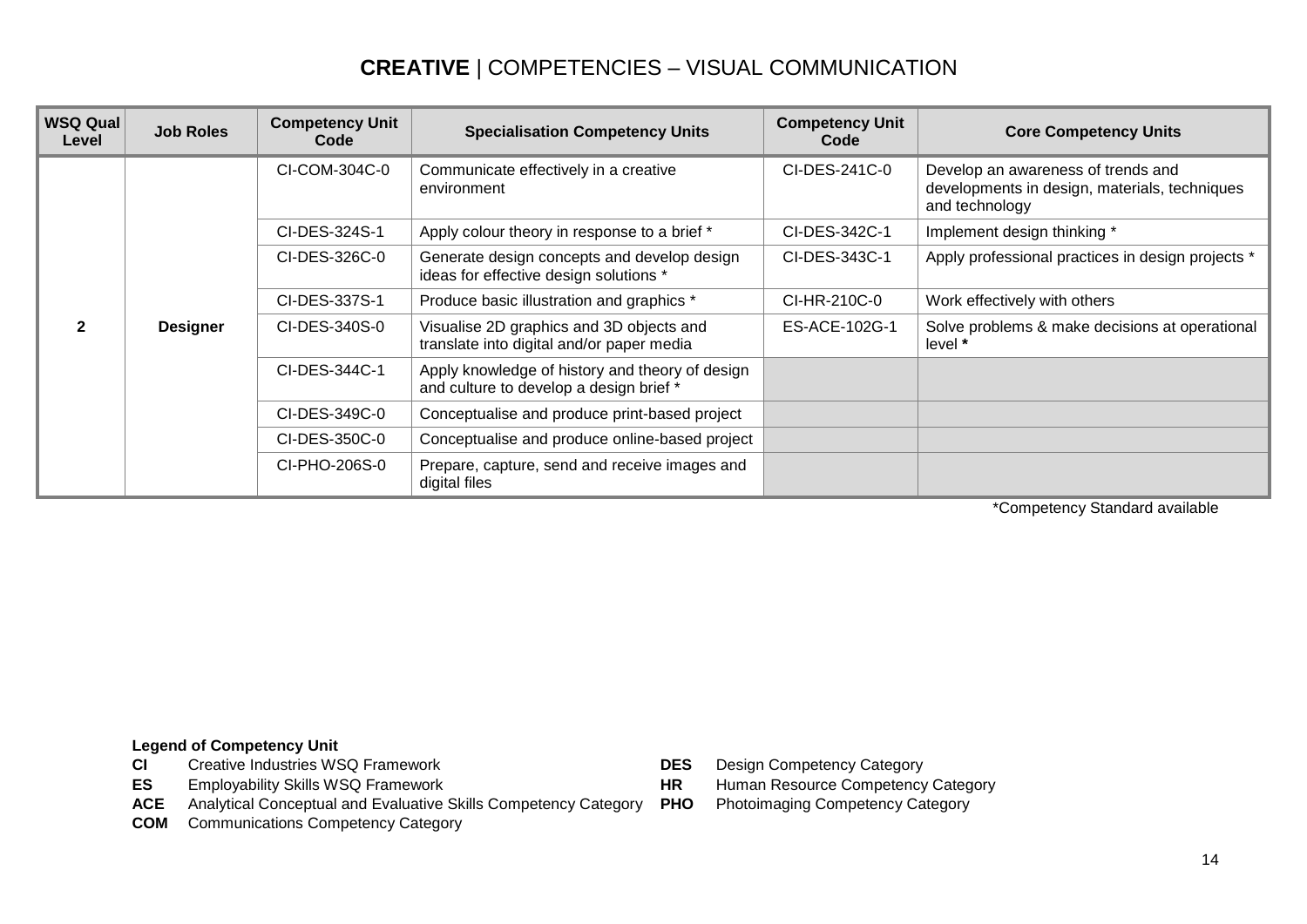# **MANAGEMENT / CLIENT SERVICES** | COMPETENCIES

**VISUAL COMMUNICATION** COMPETENCY MAP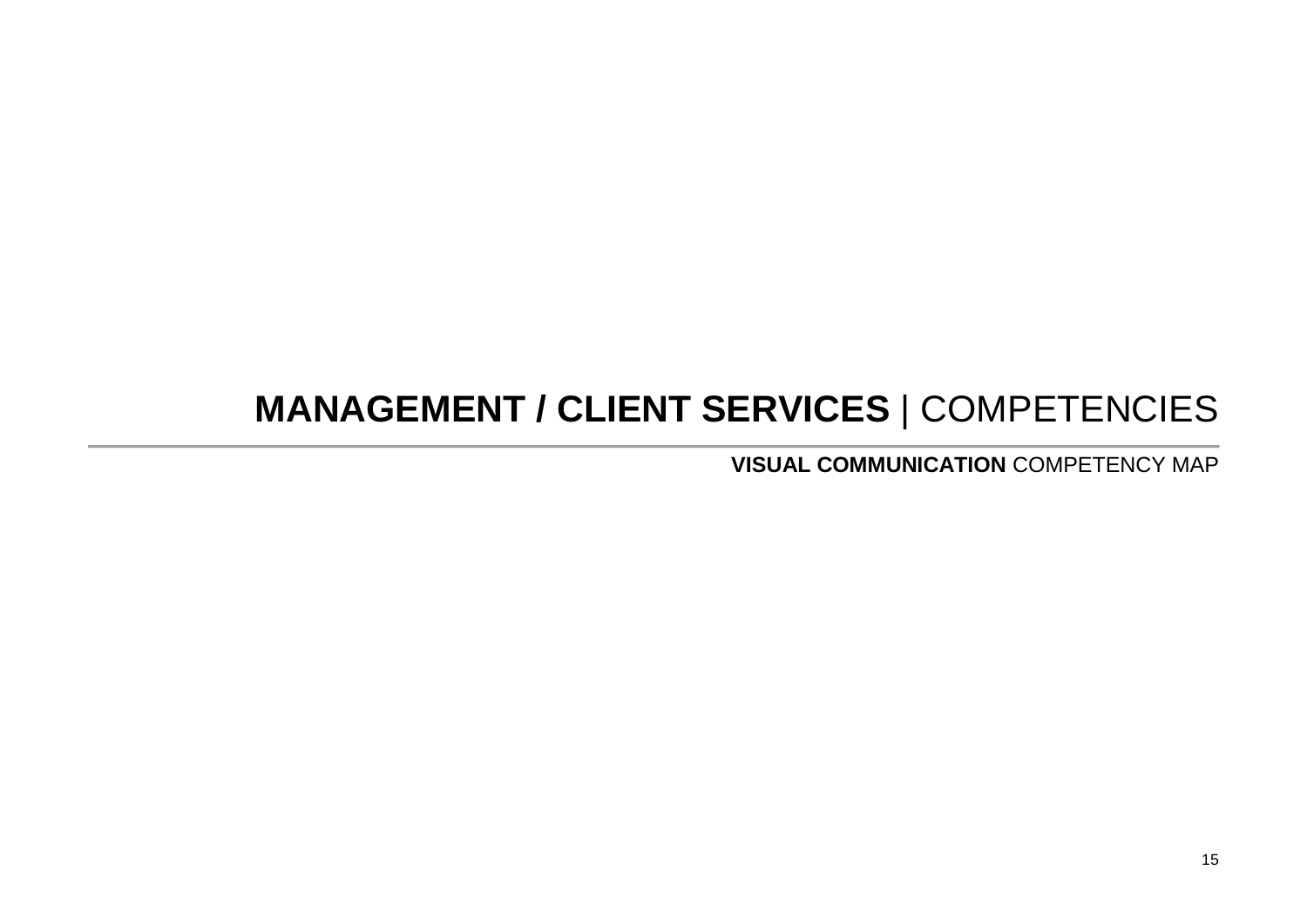## **MANAGEMENT / CLIENT SERVICES** | COMPETENCIES – VISUAL COMMUNICATION

| <b>WSQ Qual</b><br>Level | <b>Job Roles</b>                   | <b>Competency Unit</b><br>Code | <b>Specialisation Competency Units</b>                                     | <b>Competency Unit</b><br>Code | <b>Core Competency Units</b>                                              |
|--------------------------|------------------------------------|--------------------------------|----------------------------------------------------------------------------|--------------------------------|---------------------------------------------------------------------------|
| 6                        | <b>Managing</b><br><b>Director</b> | CI-BO-601C-0                   | Develop and implement an operational plan                                  | CI-BO-504C-0                   | Manage risk *                                                             |
|                          |                                    | CI-FIN-502E-0                  | Develop and manage budgets and financial<br>plans *                        | CI-DES-511C-1                  | Apply a holistic user-centric approach for<br>strategic design thinking * |
|                          |                                    | CI-MPR-603S-0                  | Evaluating and manage international marketing<br>opportunities             | CI-STR-602C-0                  | Provide leadership across the organisation *                              |
|                          |                                    | CI-STR-601C-0                  | Develop, implement and review a business /<br>strategic plan               | LPM-RLT-601C-0                 | Establish organisational relationships *                                  |
|                          |                                    |                                |                                                                            | ES-JS-401G-1                   | Manage workplace safety and health system *                               |
| 5                        | <b>Account</b><br><b>Director</b>  | BM-PM-406E-1                   | Manage project procurement *                                               | BM-PM-402E-1                   | Manage project scope *                                                    |
|                          |                                    | CI-BM-401C-0                   | Establish and maintain work and contractual<br>relationships *             | BM-PM-411E-1                   | Manage project knowledge and communication *                              |
|                          |                                    | CI-MPR-510C-0                  | Develop a marketing communications plan *                                  | CI-COM-502S-0                  | Present effectively to engage and manage your<br>audience *               |
|                          |                                    | CI-MPR-601S-0                  | Build client relationships                                                 | CI-DES-511C-1                  | Apply a holistic user-centric approach for<br>strategic design thinking * |
|                          |                                    | CI-MPR-607S-0                  | Provide strategic direction and concept<br>development for client projects | CI-HR-601C-0                   | Manage people                                                             |

\*Competency Standard available

- 
- 
- 
- **BO** Business Operations Competency Category **PM** Project Management Competency Category<br>**COM** Communication Competency Category **PM** RTL Build Relationships Competency Category
- **COM** Communication Competency Category **RTL**
- 
- **FIN** Finance Competency Category
- **BM** Business Management WSQ Framework **HR** Human Resource Competency Category<br> **CI** Creative Industries WSQ Framework **CI STAR** Job Safety Skills Competency Category
- **CI** Creative Industries WSQ Framework **JS** Job Safety Skills Competency Category
- **ES** Employability Skills WSQ Framework **MDR** Marketing and Promotional Competency Category<br> **BO** Business Operations Competency Category **M** Project Management Competency Category
	-
	-
- **DES** Design Competency Category **STR** Strategy Competency Category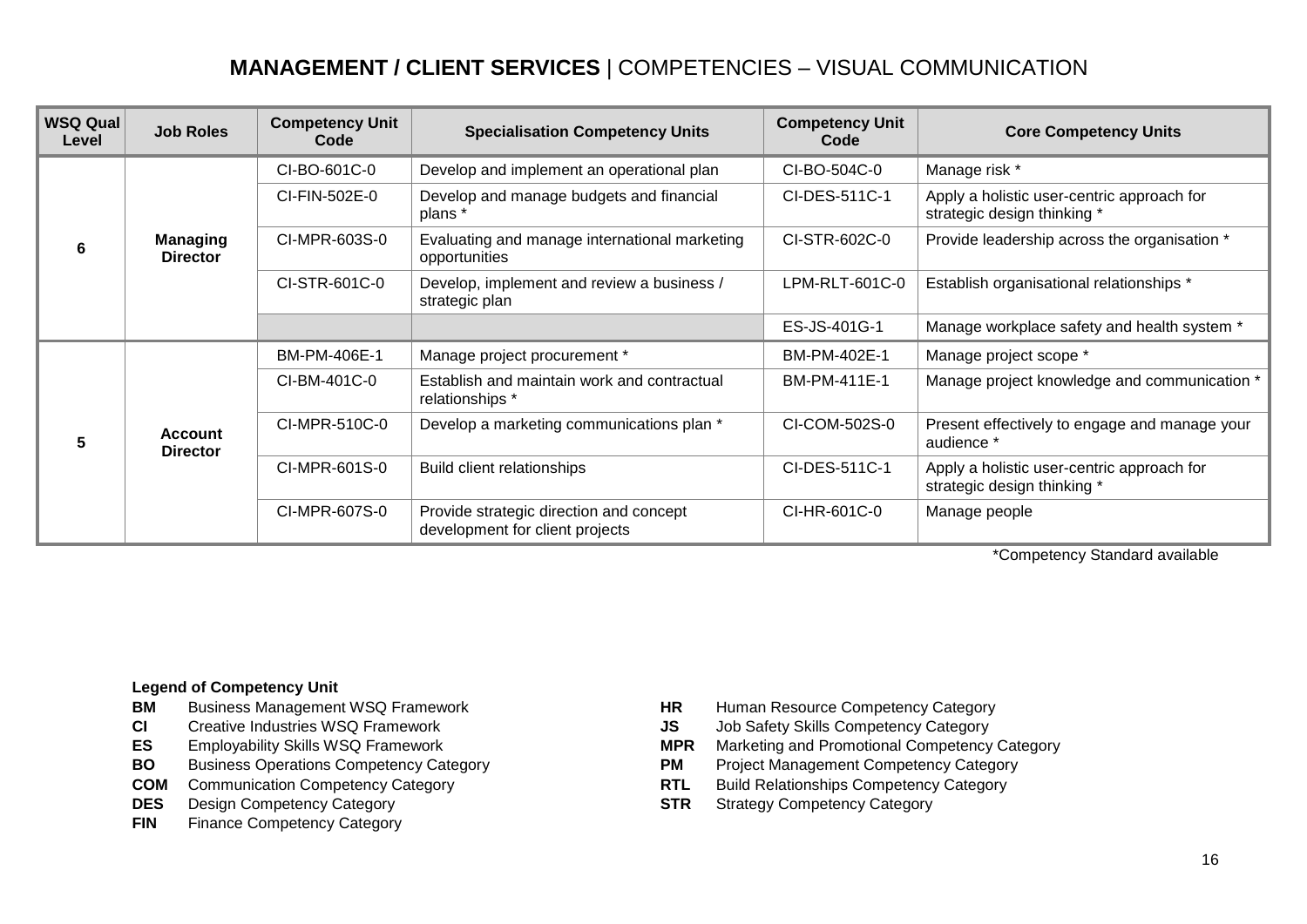# **MANAGEMENT / CLIENT SERVICES** | COMPETENCIES – INTERIOR DESIGN

| <b>WSQ Qual</b><br>Level | <b>Job Roles</b>                   | <b>Competency Unit</b><br>Code | <b>Specialisation Competency Units</b>                                           | <b>Competency Unit</b><br>Code | <b>Core Competency Units</b>                                                                             |
|--------------------------|------------------------------------|--------------------------------|----------------------------------------------------------------------------------|--------------------------------|----------------------------------------------------------------------------------------------------------|
| $\boldsymbol{\Lambda}$   | <b>Account</b><br><b>Manager</b>   | BM-PM-302E-1                   | Apply project cost management techniques *                                       | BM-SPI-501E-1                  | Develop organisational strategies and policies *                                                         |
|                          |                                    | CI-BO-406S-0                   | Enable, develop and support growth of a client's<br>business                     | CI-DES-511C-1                  | Apply a holistic user-centric approach for<br>strategic design thinking *                                |
|                          |                                    | CI-DES-413S-0                  | Oversee design brief development and<br>negotiation to meet client needs *       | CI-PS-502E-0                   | Resolve problems which impact on the work                                                                |
|                          |                                    | CI-MPR-418S-0                  | Develop and manage business development<br>strategies to expand client base      | CI-QM-501C-0                   | Deliver and maintain products / services to<br>standards agreed by the organisation and the<br>customer  |
| 3                        | <b>Account</b><br><b>Executive</b> | CI-COM-303C-0                  | Write project briefs which meet client's<br>requirements                         | BM-COM-303E-1                  | Present information *                                                                                    |
|                          |                                    | CI-COM-304C-0                  | Communicate effectively in a creative<br>environment                             | CI-DES-331E-0                  | Maintain an awareness of trends and<br>developments in design, materials, techniques<br>and technology * |
|                          |                                    | CI-DES-416S-0                  | Prepare, produce and present a final detailed<br>design proposal to the client * | CI-DES-342C-1                  | Implement design thinking *                                                                              |
|                          |                                    | CI-FIN-306E-0                  | Manage budgets                                                                   | CI-DES-343C-1                  | Apply professional practices in design projects *                                                        |
|                          |                                    | CI-SAL-311S-0                  | Sell and promote designs and design services to<br>clients                       | CI-DES-420C-0                  | Source and apply production knowledge for the<br>design industry *                                       |
|                          |                                    |                                |                                                                                  | CI-HR-407C-0                   | Participate in, facilitate and promote effective<br>working of individuals and teams                     |

\*Competency Standard available

- **BM** Business Management WSQ Framework **HR** Human Resource Competency Category<br>**CI** Creative Industries WSQ Framework **HR MPR** Marketing and Promotional Competency
- 
- 
- **COM** Communications Competency Category **QM** Quality Management Competency Category **DES** Design Competency Category
- **DES** Design Competency Category **SAL** SAL
- 
- 
- **CI** Creative Industries WSQ Framework **MPR** Marketing and Promotional Competency Category
- **BO** Business Operations Competency Category<br> **COM** Communications Competency Category<br> **COM** Cuality Management Competency Category
	-
	-
- **FIN** Finance Competency Category **SPI** Strategy Planning and Implementation competency category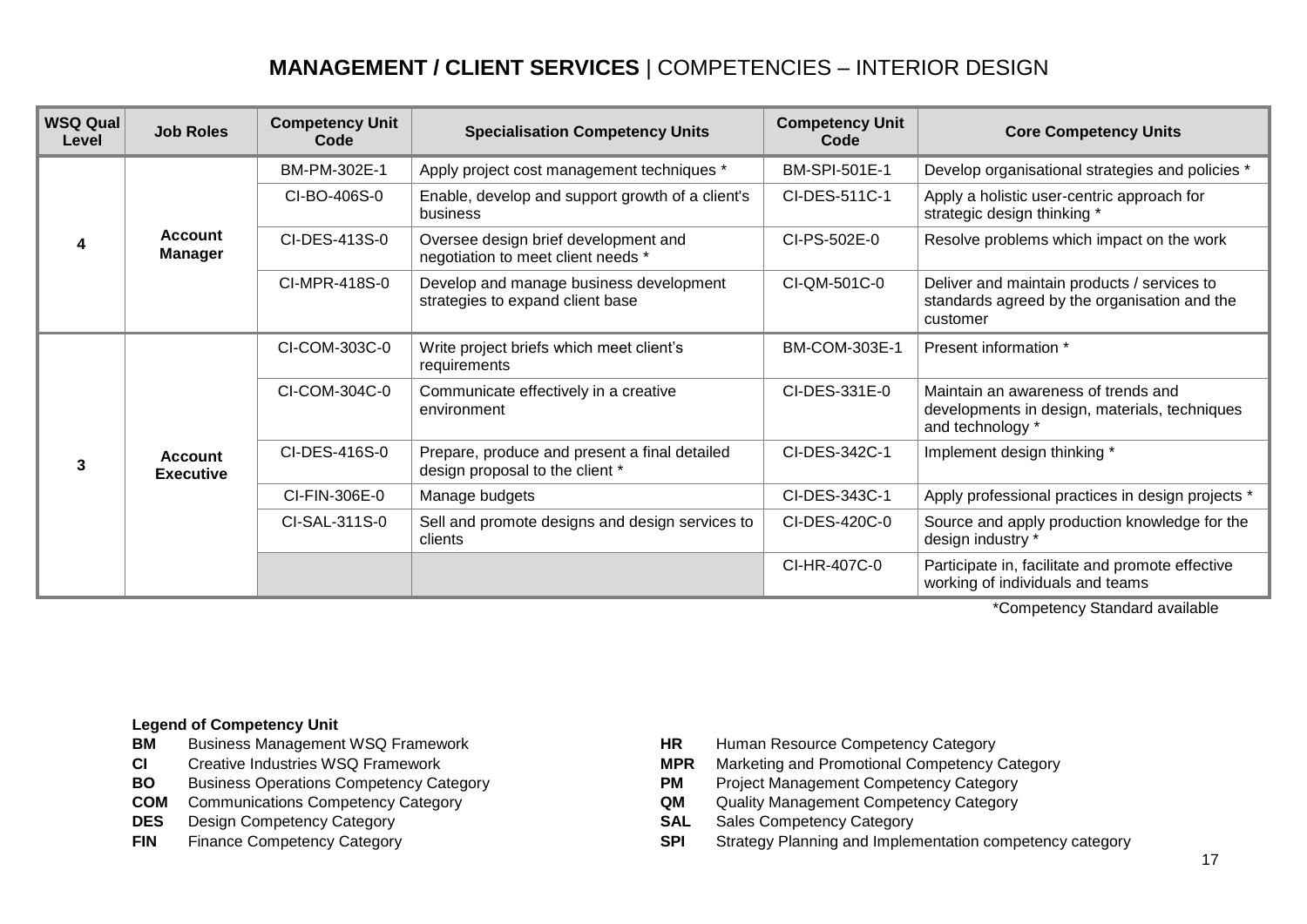# **PRODUCTION MANAGEMENT** | COMPETENCIES

**VISUAL COMMUNICATION** COMPETENCY MAP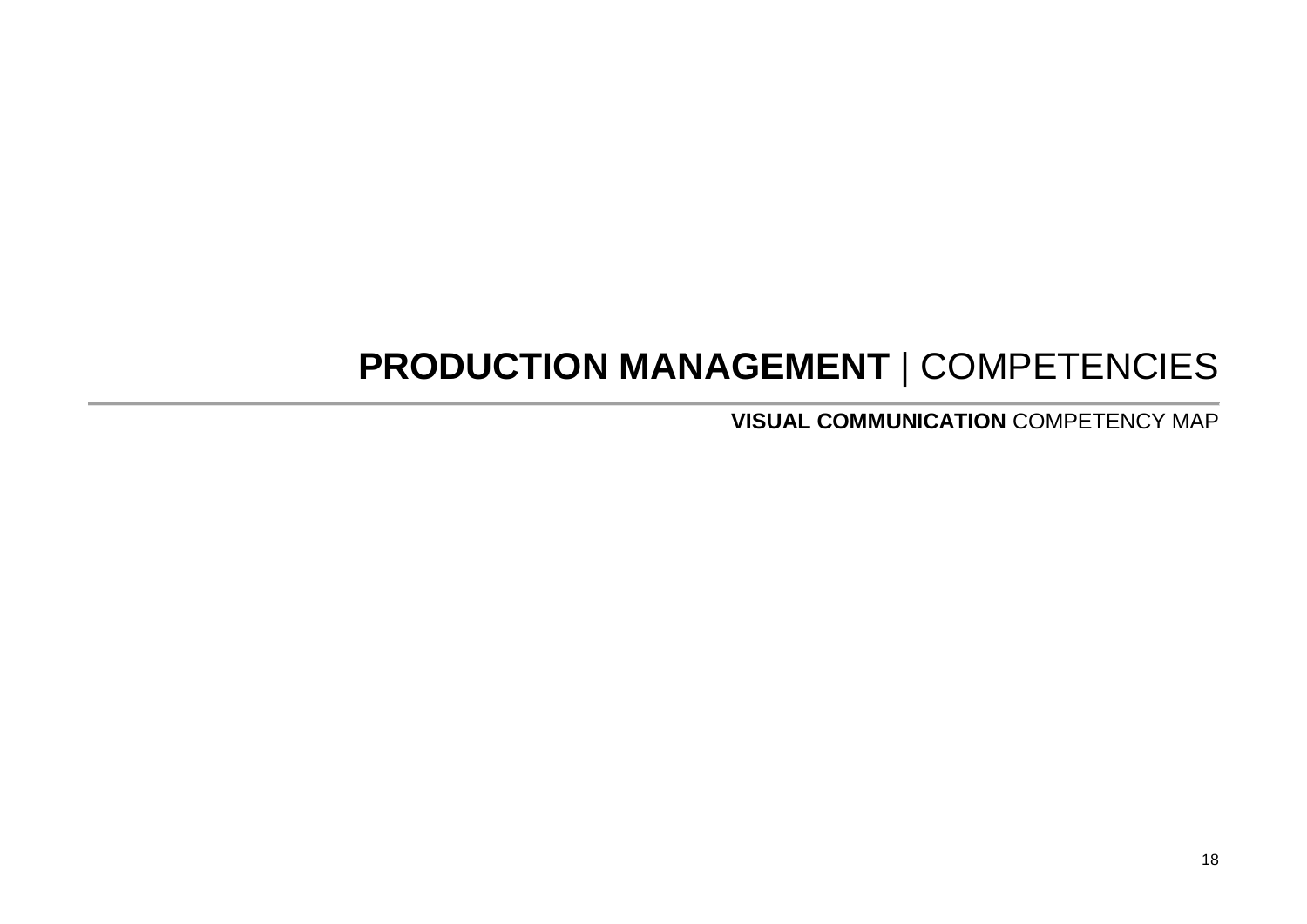## **PRODUCTION MANAGEMENT** | COMPETENCIES – VISUAL COMMUNICATION

| <b>WSQ Qual</b><br>Level | <b>Job Roles</b>                      | <b>Competency Unit</b><br>Code | <b>Specialisation Competency Units</b>                                                              | <b>Competency Unit</b><br>Code | <b>Core Competency Units</b>                                                                             |
|--------------------------|---------------------------------------|--------------------------------|-----------------------------------------------------------------------------------------------------|--------------------------------|----------------------------------------------------------------------------------------------------------|
| 4                        | <b>Production</b><br><b>Manager</b>   | BM-PM-304E-1                   | Apply project quality control procedures *                                                          | <b>BM-SPI-501E-1</b>           | Develop organisational strategies and policies *                                                         |
|                          |                                       | CI-BO-408S-0                   | Manage day to day activities within creative and<br>production areas                                | CI-DES-511C-1                  | Apply a holistic user-centric approach for<br>strategic design thinking *                                |
|                          |                                       | CI-DES-502S-0                  | Administer, coordinate and monitor contract<br>works for a design project                           | CI-PS-502E-0                   | Resolve problems which impact on the work                                                                |
|                          |                                       | CI-PLA-401C-0                  | Identify risk and apply risk management<br>processes *                                              | CI-QM-501C-0                   | Deliver and maintain products / services to<br>standards agreed by the organisation and the<br>customer  |
|                          |                                       | CI-PM-415C-0                   | Monitor and supervise production                                                                    |                                |                                                                                                          |
| 3                        | <b>Production</b><br><b>Executive</b> | BM-PM-302E-1                   | Apply project cost management techniques *                                                          | <b>BM-COM-303E-1</b>           | Present information *                                                                                    |
|                          |                                       | CI-DES-327C-0                  | Demonstrate knowledge of production *                                                               | CI-DES-331E-0                  | Maintain an awareness of trends and<br>developments in design, materials, techniques<br>and technology * |
|                          |                                       | CI-FIN-306E-0                  | Manage budgets                                                                                      | CI-DES-342C-1                  | Implement design thinking *                                                                              |
|                          |                                       | CI-PRI-317C-0                  | Identify the production job requirements and<br>organise people and resource for production<br>jobs | CI-DES-343C-1                  | Apply professional practices in design projects *                                                        |
|                          |                                       |                                |                                                                                                     | CI-DES-420C-0                  | Source and apply production knowledge for the<br>design industry *                                       |
|                          |                                       |                                |                                                                                                     | CI-HR-407C-0                   | Participate in, facilitate and promote effective<br>working of individuals and teams                     |

\*Competency Standard available

- **BM** Business Management WSQ Framework **PLA** Planning Competency Category<br> **CI** Creative Industries WSQ Framework **PM** Project Management Competency
- 
- **BO** Business Operations Competency Category<br> **COM** Communications Competency Category<br> **PS** Problem Solving Competency Category
- **COM** Communications Competency Category **PS**<br> **DES** Design Competency Category **QM**
- 
- 
- **HR** Human Resource Competency Category
- 
- **CI** Creative Industries WSQ Framework **PM** Project Management Competency Category
	-
	-
- **DES** Design Competency Category **CES** Design Competency Category **QM** Quality Management Competency Category
- **FIN** Finance Competency Category **SPI** Strategy Planning and Implementation competency category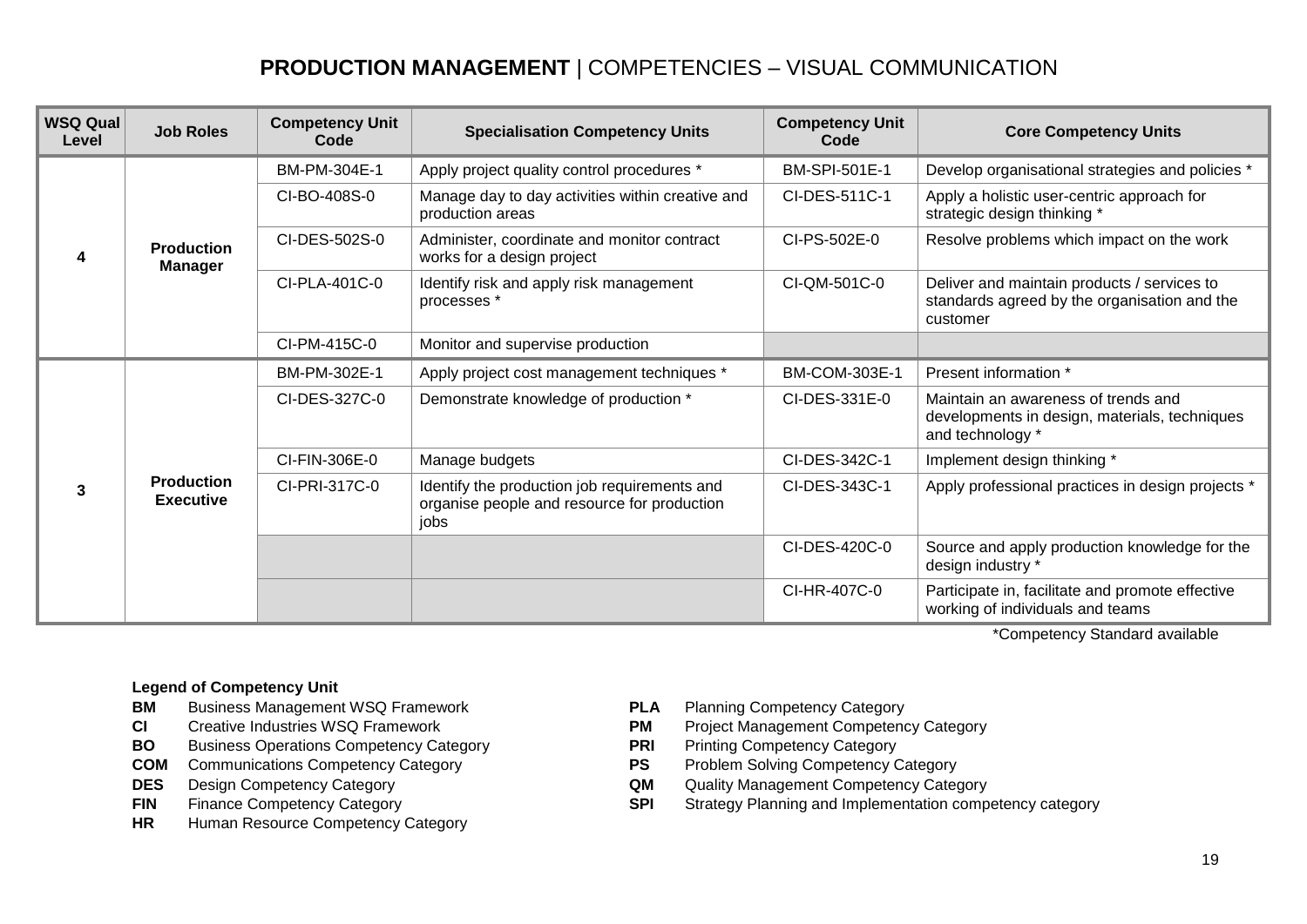#### **PRODUCTION MANAGEMENT** | COMPETENCIES – VISUAL COMMUNICATION

| <b>WSQ Qual</b><br>Level | <b>Job Roles</b>            | <b>Competency Unit</b><br>Code | <b>Specialisation Competency Units</b>                                                | <b>Competency Unit</b><br>Code | <b>Core Competency Units</b>                                                                          |
|--------------------------|-----------------------------|--------------------------------|---------------------------------------------------------------------------------------|--------------------------------|-------------------------------------------------------------------------------------------------------|
|                          | <b>Production</b><br>Artist | CI-DES-324S-1                  | Apply colour theory in response to a brief *                                          | CI-DES-241C-0                  | Develop an awareness of trends and<br>developments in design, materials, techniques<br>and technology |
|                          |                             | CI-DES-339S-0                  | Formulate and develop a brief for a design<br>project *                               | CI-DES-342C-1                  | Implement design thinking *                                                                           |
|                          |                             | CI-DES-340S-0                  | Visualise 2D graphics and 3D objects and<br>translate into digital and/or paper media | CI-DES-343C-1                  | Apply professional practices in design projects *                                                     |
|                          |                             | CI-PHO-302S-0                  | Plan and carry out image capture in response to<br>a brief                            | CI-HR-210C-0                   | Work effectively with others                                                                          |
|                          |                             | CI-PHO-303S-0                  | Plan and produce digital images                                                       | ES-ACE-102G-1                  | Solve problems & make decisions at operational<br>level *                                             |
|                          |                             | CI-PHO-306C-0                  | Manipulate photographic images for final artwork                                      |                                |                                                                                                       |
|                          |                             | CI-PHO-307C-0                  | Source, acquire and manage stock images                                               |                                |                                                                                                       |

\*Competency Standard available

- **CI** Creative Industries WSQ Framework **DES** Design Competency Category<br> **DES** Employability Skills WSQ Framework **DES** HR Human Resource Competency
- 
- **ACE** Analytical Conceptual and Evaluative Skills Competency Category **PHO** Photoimaging Competency Category
- 
- **HR** Human Resource Competency Category
	-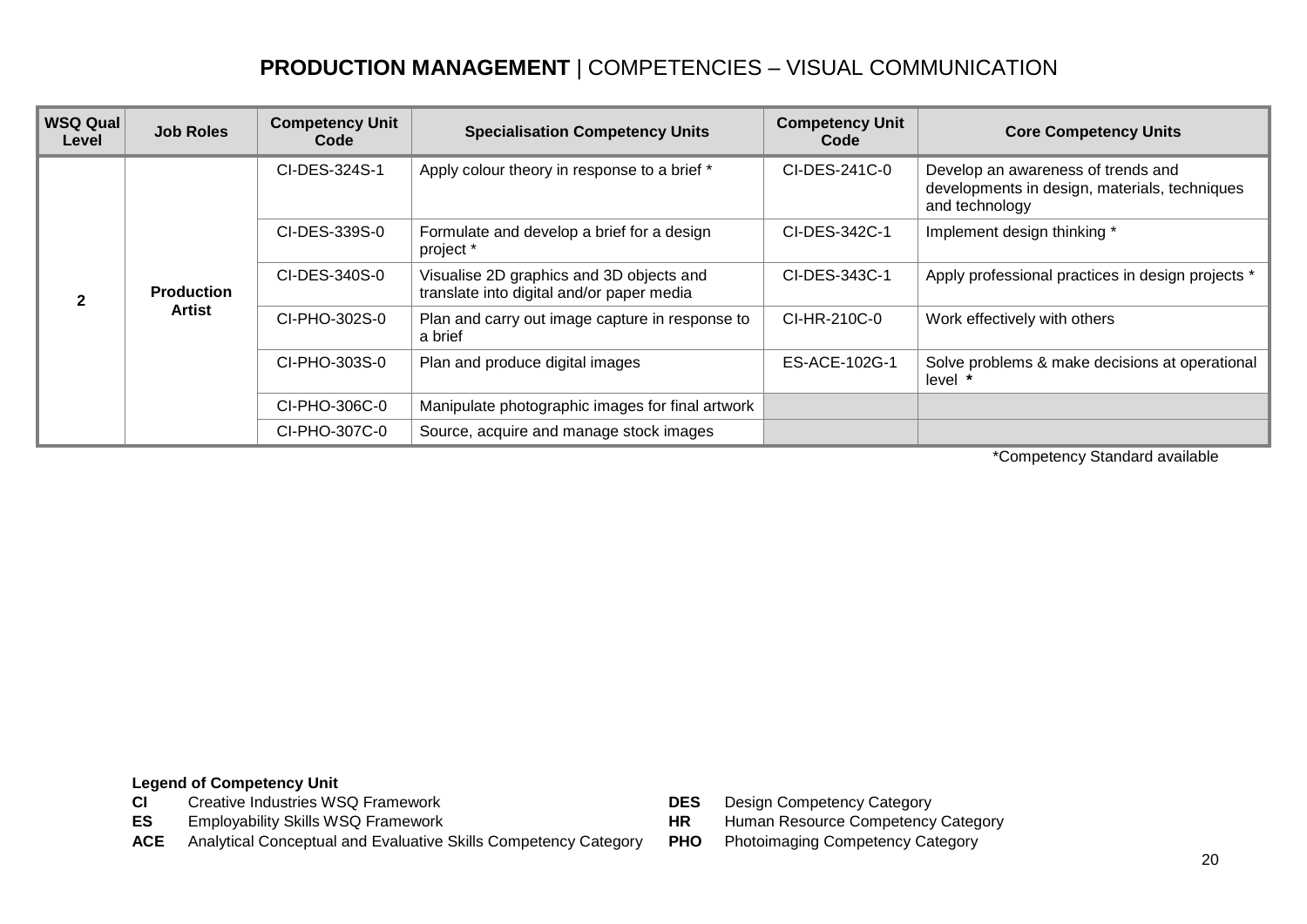#### **GENERIC / CROSS-SECTORAL WSQ CU ADOPTION** | VISUAL COMMUNICATIONS

#### **DEVELOPMENT OF T-SHAPED PROFESSIONALS IN VISUAL COMMUNICATIONS - GENERIC / CROSS-SECTORAL WSQ FRAMEWORK COMPETENCY UNITS ADOPTION**

Generic or cross-sectoral competencies refer to horizontal multi-disciplinary skills which workers serving in different occupations and job roles across different industries and sectors may apply in the course of their work. These competencies are encapsulated in WSQ frameworks such as Business Management (BM) and Leadership & People Management (LPM) WSQ.

Practitioners serving in the Creative Industries (CI) are expected to possess specialised job-specific competencies as well as a range of generic horizontal skills in functional areas including people management, communications and project management. To support their development into T-shaped professionals, appointed CI WSQ training partners (e.g. National CET Institute, CET Centres and Programme Partners) may adopt CUs from the BM and LPM WSQ frameworks for CI WSQ programme implementation on a modular, integrated or qualification basis, subject to fulfilling applicable WSQ accreditation and funding related requirements.

While selected BM and LPM WSQ CUs are already imported into the CI WSQ Competency Maps, the range of job roles and associated competencies in CI Industries continue to expand and evolve rapidly such that other generic skills-in-demand may not have been readily imported. The flexibility accorded will enable CI WSQ training partners to design and implement WSQ programmes rapidly to meet the holistic skills development needs of CI practitioners while maintaining the integrity of CI WSQ and the WSQ system as a whole.